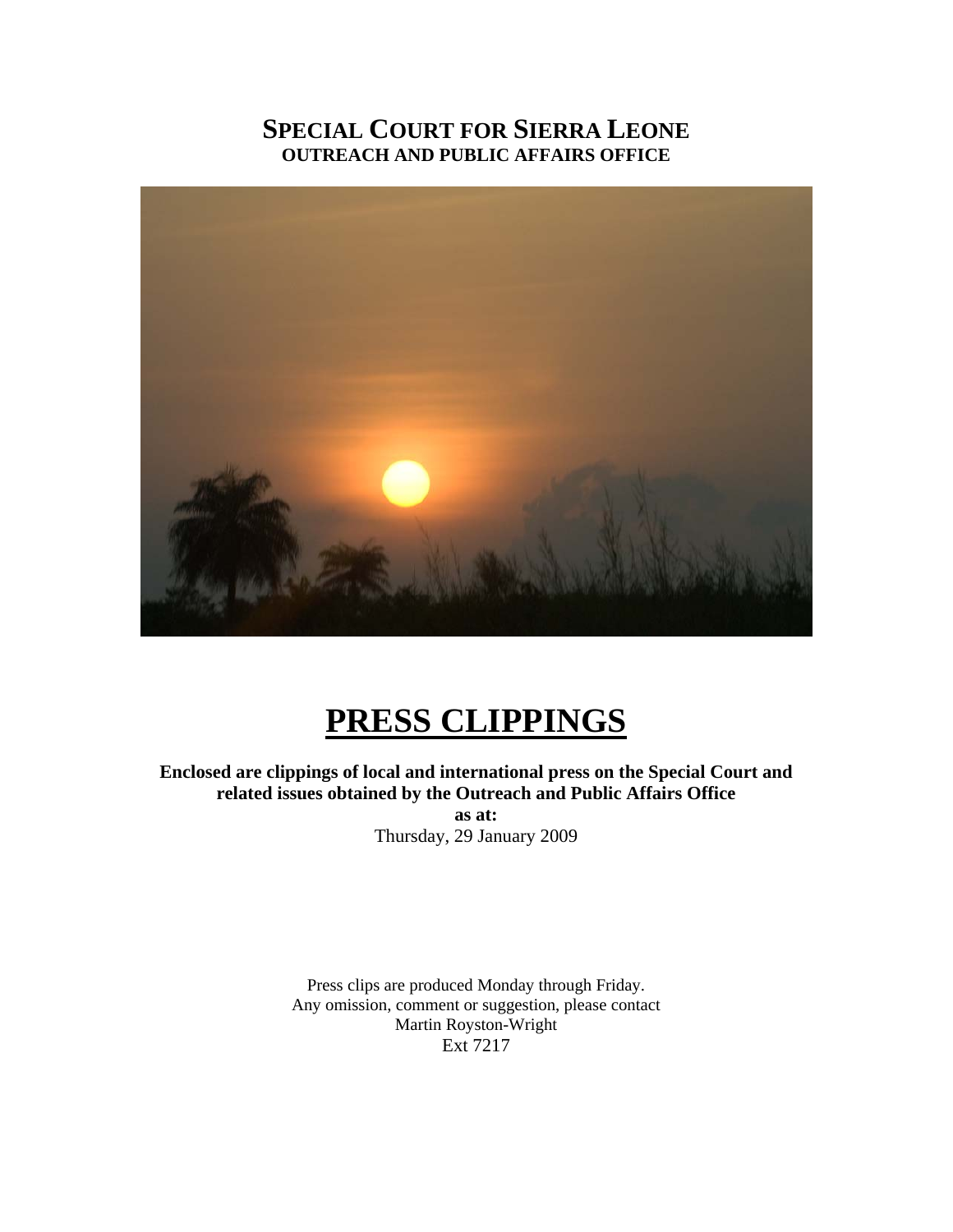| <b>Local News</b>                                                                    |             |
|--------------------------------------------------------------------------------------|-------------|
| Sierra Leone's Darkest Period / Standard Times                                       | Page 3      |
| <b>International News</b>                                                            |             |
| Report from The Hague / BBC World Service Trust                                      | Page 4      |
| Prosecution Witness Tells About Massacre by Sa. Leone Government Militia / Cokorioco | Pages 5-6   |
| Witness TF1-174 Concludes His Testimony / Charlestaylortrial.org                     | Pages 7-9   |
| UNMIL Public Information Office Complete Media Summaries / UNMIL                     | Pages 10-11 |
| Rebel Ex-commander Admits to 'War Crimes' / Daily Observer (Liberia)                 | Pages 12-13 |
| Liberia's Quest for Justice / The Liberian Journal                                   | Pages 14-16 |
| Horrific Allegations Heard as Case Against Congolese Rebel Begins/ Belfast Telegraph | Pages 17-18 |
| DR Congo warlord witness retracts / BBC Online                                       | Pages 19-20 |
| Congo War Crimes Trial 'Unfair' / BBC Online                                         | Page 21     |
| AU Peace and Security Chief Warns Against ICC Arrest Warrant/ Voice of America       | Pages 22-23 |
| Sudanese 'War Crimes Spy' Jailed / BBC Online                                        | Pages 24-25 |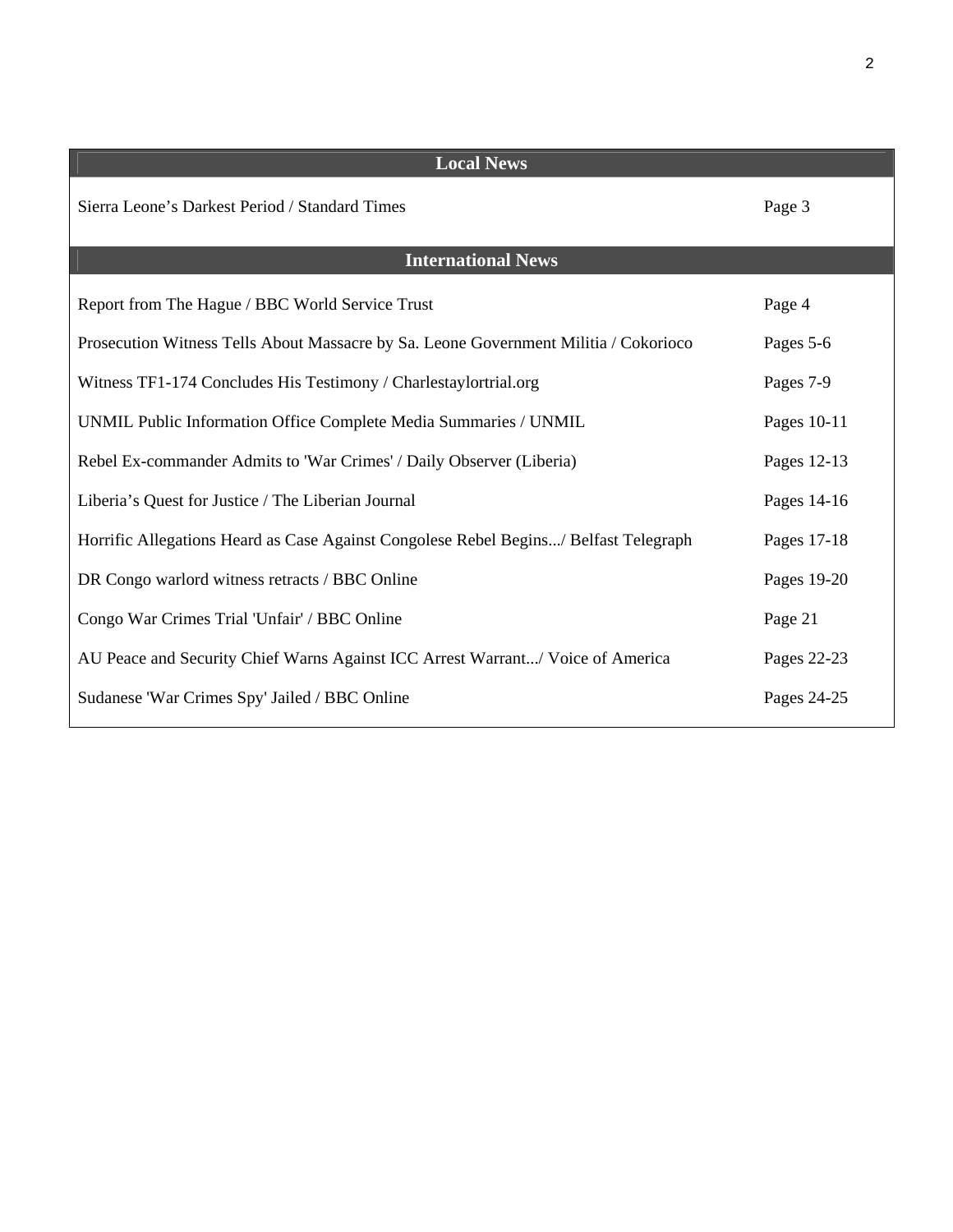# Sierra Leone's Darkest Period...1991 to 1996 Reflection

BY: I.B.M. KAMARA 's you go through these se ries, one thing for certain is that you will get a feel of what this country and its people have gone through. Some of the after effects of that war and military coup of Johnny Paul Koroma are still with us today. His coup was of a disastrous difference to other coups in Sierra Leone, because of the unholy marriage with the most inhuman bandits called the RUF rebels. That marriage resulted to the hitterest taste of the rebels, 'sobels' and junta boys in our capital city Freetown, January  $6, 1999$  (J-6) will hardly be forgotten so easily.

The mayhem leashed out on innocent inhabitants will always remain vivid in the minds of the many who survived the onslaught of extreme brutality in the hands of insane and barbaric mortals. Killings, amputations, burning of houses and persons, looting with utmost impunity and massive infrastructural destruction were the events that characterized January 6, 1999 (J-6).

Today as we look back on those days, we cannot but accept the stalk reality that war in what ever form is not good and there is hardly a winner. On both sides of the warring factions, human lives were cut short on this earth or in this world.

It is because of that sad experience one keeps reminding our society through these articles as to avert those things that led to our self destruction, because if it hanpens again, it is Sierra Leoenans more that will perish. We do have the strong conviction that that day (J-6) and the entire events of 1991 to 1996 will never, never again happen to us as a nation. To strengthen that belief, I would want you to be quite aware and knowledgeable on the events that took place; so go ahead and continue reading from where I stopped in the last article.

'On 23rd October 1994, reinforced by more soldiers and captured villagers, the rebels staged the most audacious attack on a convoy, killing over sixty civilians and soldiers. Many rebels were also killed. The survivors dispersed, and on 31st October having regrouped, attacked the gold mining towns of Kalmaroh and Mansumbirie. On Tuesday 1st November, they moved in on the old and historic town of Mabonto. whose inhabitants had fled the day before, on the same day, the prosperous and populous town of Bumbuna and site of the country's \$100 million hydroelectric project was invaded and several houses burnt.

The rebels then moved with lightening speed destroying the towns of Bendugu and Alkalia, and on the 7th November, they struck Kabala, the principal town

of the northern Koinadugu district and home of the famed Tamaboroh warriors.

The rapidity with which the rebels had covered enormous territory all on foot was amazing. Between 31st October, when they attack Kalmaroh, and 7th November when they eventually hit Kabala in the far north, they had covered a distance of approximately 110 miles of very mountainous terrain.

But perhaps even more intriguing in the attacks on this region were certain salient facts. Firstly, the insurgents had covered a large swathe of territory along open motor roads and familiar footpaths over a considerable distance without any opposition or interception by government forces. The latter had been kept fully informed of rebel movements along a well-defined route. The response to each attack always came a day or more after the rebels had left town.

Secondly, a contingent of heavily-armed soldiers had been stationed rather irrelevantly in the junction town of Matham following the attack on Masanga Leprosy hospital town. The troops arrived days after the attacks and stayed for about a week.

viciously stabbed and clubbed to death.

The course of the war, its intractable nature, the defiance of the insurgents and the apparent inability of government forces to bring them to heel, produced a mood of deep despair and confusion among many in the military. But among the civilian population who had primarily been the innocent victims of rebel atrocities, and occasionally those perpetrated by government troops, the mood was one of anger and lost confidence in the national army.

In most places affected by the conflict, educational and medical services were now totally non-existent, while several towns had been thoroughly looted or destroved. In the nation's capital of Freetown which in 1991 had seemed remote and unaffected by the war, a mood of uncertainty about the nation's future stability slowly crept in, as refugees from the war zone began to trickle into the city. There were now the routine helicopter flights bringing slain officers into the capital for burial.

It was a result of this deep frustration and a realization that even after two years of the coup, the

aimed at settling scores Ulimo soldiers should be withdrawn and check points manned by police and not soldiers

Discipline of soldiers in their fighting efforts should be enhanced. Chiefs should take active part

in recruiting soldiers within their chiefdoms Government should ensure that

the army personnel at the war front be adequately catered for in order to avoid looting by soldiers."

The Chiefs also felt strongly that their personal involvement in the war especially in recruiting disciplined youths instead of thugs, .<br>could influence in a positive way the course of events. They stated that the fighting men were being neglected by their field commanders and the military authorities in Freetown. This was partially responsible for the unending looting by soldiers.

Ironically this fact had been the immediate rationale for the coup as the Junta Chairman on 30th April 1992 stated;

"Our soldiers continue to sacrifice their lives on the war front in spite of very poor logistics sup-

should talk to those people who have influence over Charles Taylor so that these rebels can tell us what their demands are so that we can come to a point of compro-

mise." The article acknowledged that the main intention of the rebels was:

"to drain the country economically, create a reign of terror and in the process make the country ungovernable." For this reason an effort should be made "to locate the leadership of the Revolutionary United Front (RUF), and pass on a message to that leadership that we in Sierra Leone are tired of the destruction and that we need peace."

This was one more instance of the sort of naiveté that characterized the entire perception of the rebel conflict. It was obvious that by mid 1993, very little in the way of concrete information was known about the whereabouts of the leadership of the RUF.

And for over a year from late 1993 to all of 1994, the RUF Commander Foday Sankoh had stopped communicating with the BBC. He was by this time variously rumoured to be dead, or had fled to Liberia or was being carried in a hammock due to paralysis.

The insurgents were thus apparently lacking in an unidentifiable political leadership that could be contacted or even a central and unified military command structure. The killer commandos in the field often operated as independent units maintaining their links with rogue military officers.

By this time also, it was generally agreed that the Liberian rebels of the NPFL who had formed the bulwark of the initial invasion force were hardly any longer in Sierra Leone.

The insurgents were now nationals, forcibly or willing inducted into rebel ranks. Charles Taylor therefore had little influence over the activities of these groups by this time.

What was even more significant was the fact that by late 1994, Charles Taylor himself was facing mounting military pressure in Liberia from the forces of the Liberian Peace Council and Ulimo

The latter had laid a crippling siege on Taylor's headquarter at Gbanga, while his NPFL organization was experiencing several defections by former close and trusted companions like his long time Defence Minister Tom Woewiyu. Woewiyu not only abandoned Taylor, but challenged his leadership of the NPFL.

Taylor was fighting not only for the existence of his organization but even for his very life. The war in Sierra Leone which the NPFL had initiated was now of little interest to him.

Taylor was fighting not only for the existence of his organization but even for his very life. The war in Sierra Leone which the NPFL had initiated was now of little interest to him...

They were eventually deployed in Mabonto, long after the rebels had struck Kabala and disappeared.

Thirdly, it had been observed by many in Kabala, that prior to the attack on the town, a military truck with heavily armed soldiers had passed through Kabala, ostensibly to interdict rebels in their northward advance. When the truck returned a day after, the soldiers were no longer on board. Two days later these same government soldiers were widely believed, by those who had seen them previously to be part of the rebel force that invaded Kabala.

More telling was the fact that a military officer already a familiar sight in Kabala was to give the signal for the attack on the town at 4.00pm

Many houses burnt in several towns were often those of specifically targeted individuals or families. In Kabala the attack seemed more out of revenge against the Tamaboroh fighters, for which their leader Dembaso Samura was

primary goal of ending the war was still elusive, that the regime tried another solution. It was decided that since this was a rural insurrection, the chiefs who wielded local traditional authority should be formally involved in the war effort. A Conference of the nation's Chiefs was convened on 14th June 1994.

In his formal opening statement, the NPRC Chairman remarked that it was now obvious "that the war has taken an unpalatable twist that needed concerted efforts" Had lamented the dubious role of many citizens; "who knows that even in the Western Area and perhaps even in this very hall there may be rebels or rebel sympathizers." In their candid response, the Chiefs expressed frustration at the army's apparent inability to end the war, and the dubious role of the soldiers in the field. In resolutions passed at the end of the deliberations, the Chiefs declared that:

duced to atrocities and feuds reason. In the name of peace we

port provided by the government whose leadership is in Freetown enriching themselves by gross<br>misappropriation of war funds."

If the Chief's Conference was impressive in organization, the result was hardly so, and the depressed mood of these traditional rulers was scarcely affected. Most Chiefs in war devastated areas were now themselves displaced citizens. Those in unaffected areas still lived in fear of both rebels and soldiers who behaved with equal banditry. But while many people concluded that only miliproperties and overcome the<br>resistant force bould overcome the<br>rebels, others mought differently.<br>The idea of a diplomatic solu-<br>tion to the conflict had been pro-

posed hefore but the government. had initially rejected it, in a special commentary, the New Citizen reflected the views of the proponents for such a solution, saying that.

"We must at all cost, using all at: our international contacts, identify<br>"The war should not be re- these rebels and talk to them to see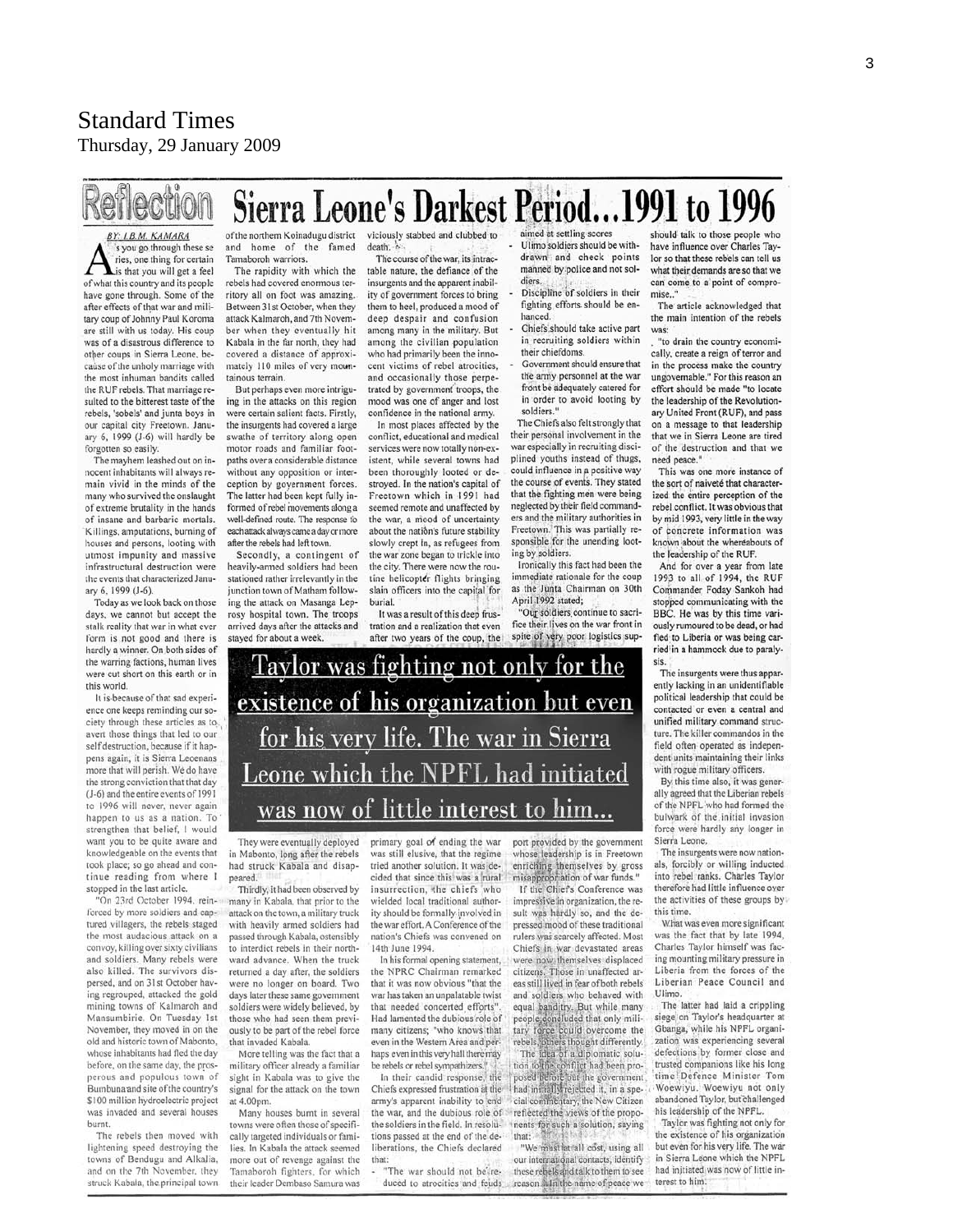# BBC World Service Trust

Wednesday, 28 January 2009

### **Report from The Hague**

A Prosecution witness at the Charles Taylor trial has alleged that several hundred children were abducted by the RUF and AFRC during the conflict in Sierra Leone. The witness said he was caring for many of the children abducted by the rebels. Joseph Cheeseman reports

CHEESEMAN: The recruitment of children under 15 is one of the counts in the prosecution indictment against the former Liberian leader.

Testifying from behind a screen, the protected witness told prosecuting lawyer Nicholas Koumjian that most of the abducted children were in bad health. His voice is distorted to protect his identity.

WITNESS: Some of them had fevers. Others were just stomach ache.

KOUMJIAN: Were any of the children in the centre ever seriously ill?

WITNESS: Yeah, some were amputees, some came with bullet wounds. Some they have venereal disease like gonorrhoea, syphilis; some high fevers.

CHEESEMAN: The Prosecution crime base witness said that a number of the children were recaptured by the RUF from his care centre in Makeni.

Some of them died as they were being taken to rejoin the fighting at Lunsar.

He said one of the children who survived told him that forty-five of his friends were killed when the vehicle they were travelling in was struck by a bomb.

The witness read out a letter he and others wrote to religious leaders to highlight the plight of children in war-torn Sierra Leone.

The letter sought assistance from what he called 'people of good will.'

WITNESS: The children of Sierra Leone have experienced a loss of family members, abduction and forceful training into the fighting forces. Girls have been raped and entered adulthood too quickly. Most especially, children in and around Makeni have had their education disrupted.

CHEESEMAN: According to the witness, most of the war-affected young girls said that rebel commanders used them as wives.

He said the ages of the girls ranged from 13 to 15. Some were known as 'government women'.

These women had no special husband, and any man could use them for sex, he said.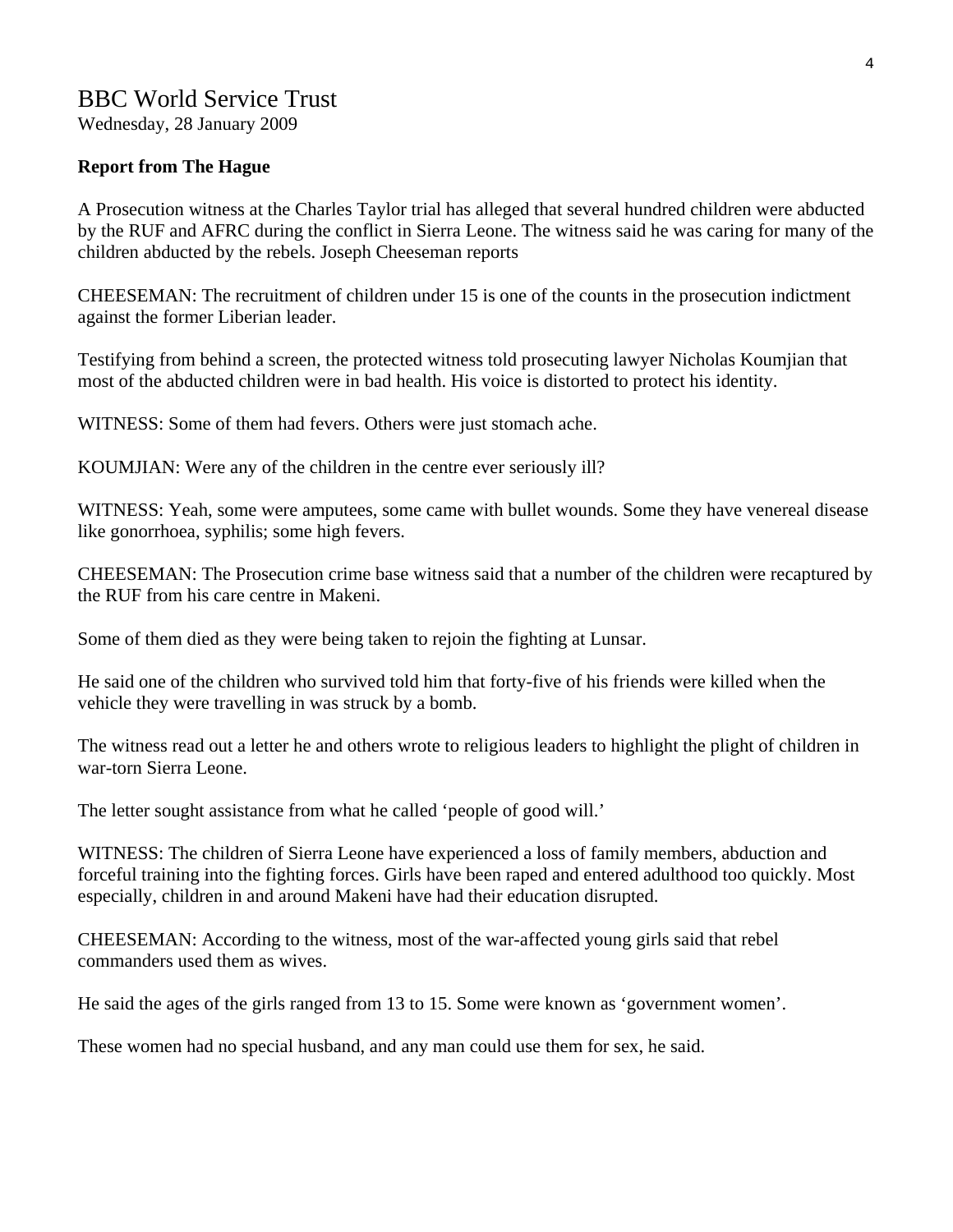# Cocorioko Wednesday, 28 January 2009

# **Prosecution witness tells about massacre by Sa. Leone government militia**

Written by Joseph Cheeseman in the Hague

For the first time in the year-old war crimes trial of former Liberian President Charles Taylor, a Liberian lawyer has joined the Defense team. Counsellor Lavala Supuwood has travelled to The Hague to help the Defence prepare its case. Meanwhile, a Prosecution witness has been telling the Court of a massacre committed by the government-supported Civil Defense Forces of Sierra Leone. Joseph Cheeseman reports

CHEESEMAN: After a week of closed session, the Special Court for Sierra Leone has heard the testimony of the Prosecution's 92nd witness, in a partially open session.

The witness, only identified by a number, testified behind a screen. He spoke in Krio with the aid an interpreter. He was asked by Defence lawyer Courtenay Griffiths to recall a massacre which took place in Tongo Field in Kenema District, when several soldiers and their wives were killed. Mr Griffiths said the killings were committed by the CDF or Kamajors.

GRIFFITHS: But when the CDF came, you remember they lined up 20 men and 4 women where were Limba, Temne and Lokos, and killed them in cold blood, didn't they?

WITNESS: The four women that I am sure of, it was not because they were Loko or Limba. They were killed because they were wives of soldiers. The 20 soldiers whom I saw, it was because they were SLA soldiers.

GRIFFITHS: They were hacked to death in cold blood by the CDF, weren't they?

WITNESS: Exactly. They were hacked with machetes. I did not see them fire a gun. I saw machetes.

CHEESEMAN: The Prosecution 93 witness, identified as TF1-174, later took the stand and testified to massive looting and raping in the Sierra Leonean town Makeni during what he called 17-day period by the rebels.

He testified that the rebels went on a looting spree after the West African peaceleeping force, ECOMOG, dropped a bomb in Makeni. For the personal security of the witness, he is testifying from behind a screen and his voice is distorted.

COUNSEL: Now you've mentioned looting during this period. Can you tell us in some detail what was looted?

WITNESS: All houses were looted, everywhere. The mission was looted. The seminary was looted. The schools in Makeni, primary, secondary and even the college were all looted. There was rampant looting, the Bishop's vehicles in the mission were looted.

COUNSEL: Now sir, were you aware of any sexual violence during this 17-day period?

WITNESS: It was very, very rampant, and all over, when night comes, from all the houses people were shouting, "Don't rape me! I have been raped!" Most girls.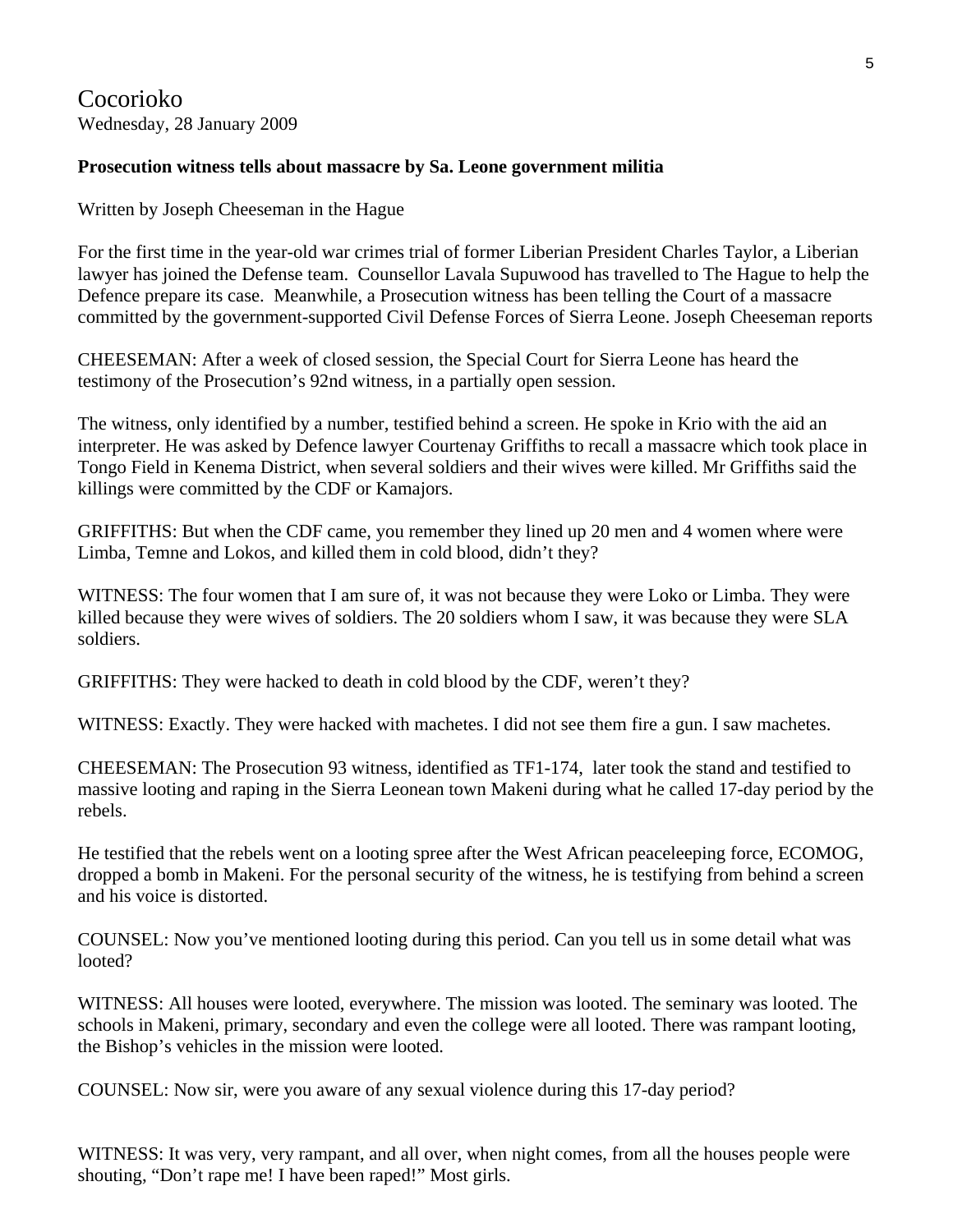CHEESEMAN: The witness said he took care of over 100 child soldiers captured by the joint RUF/AFRC Forces at the Teko military barracks in Makeni. The testimony of the prosecution 93 witness is expected to continue on Wednesday.

Meanwhile a Liberian lawyer has joined the Defense team of Charles Taylor in The Hague.

The appearance in Court of the first Liberian lawyer for the Defence is a sign that the Prosecution case is almost complete. Counsellor Lavala Supuwood was dressed in the black and white gown used by lawyers of the International Criminal Court. He sat close to lead Defense counsel, Courtenay Griffiths, as he carried out his cross-examination.

Counsellor Supuwood is the first Liberian lawyer to work at the Special Court for Sierra Leone.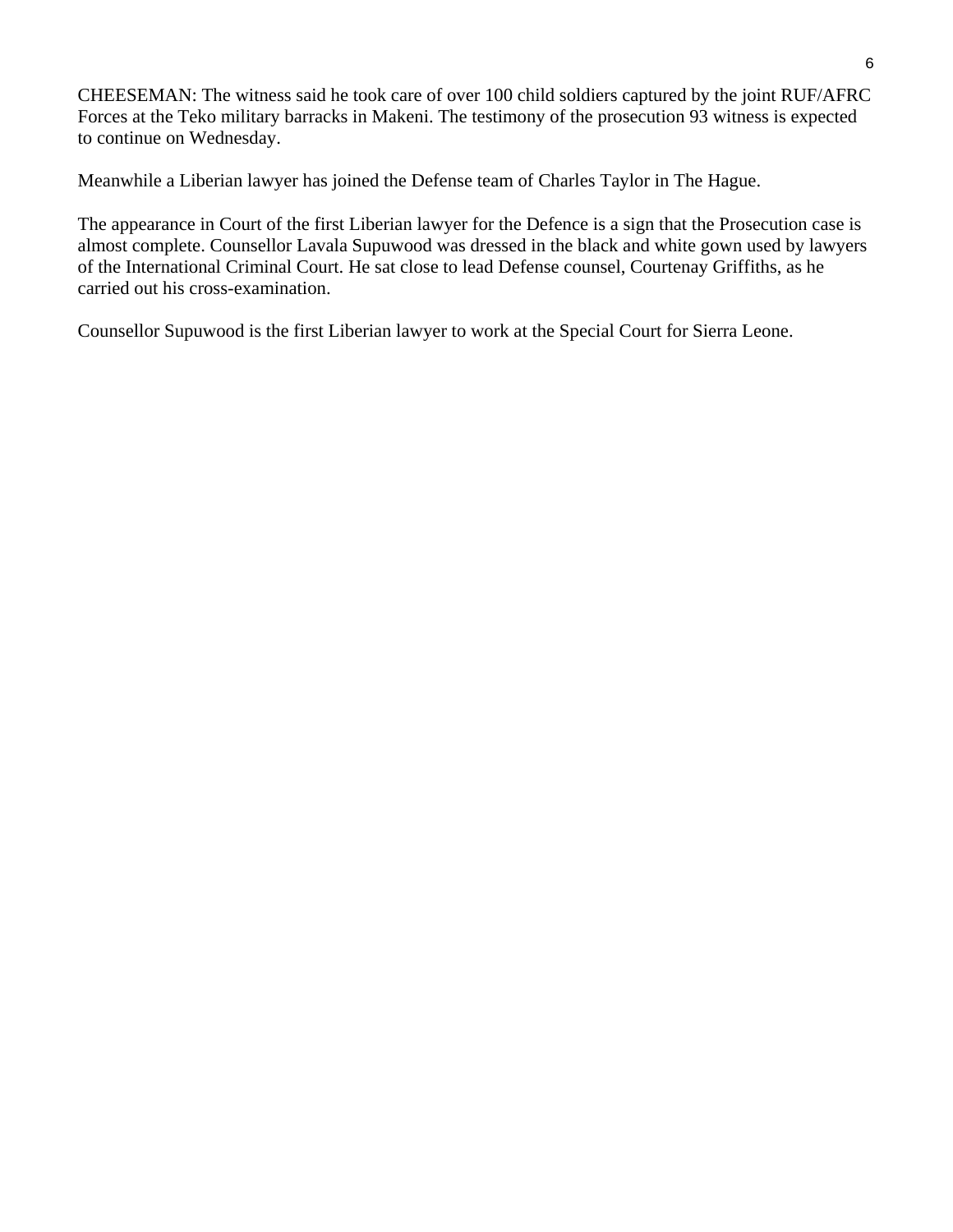# Charlestaylortrial.org Wednesday, 28 January 2009

# **Afternoon Session: Witness TF1-174 Concludes His Testimony; Witness TF1-303 Commences Examination-in-Chief**

3:00pm: Court resumed and witness TF1-174 concluded his testimony while prosection witness TF1-303 commenced her examination-in-chief.

# **Examination of Witness TF1-174**

Prosecution counsel Nicholas Koumjian continued and concluded the examination of witness TF1-174. Counsel asked several questions about Operation Barras and the witness's continued work with children in Makeni. When asked about Operation Barras, the witness said that the said operation took place at the end of 2001. He said it was an operation by British Forces to secure the release of their abducted nationals by the West Side Boys, who were a group of renegade AFRC soldiers. According to the witness, after this operation, 30 children were brought to the Interim Care Center. He said that there were family reunifications for some of these children. Asked about the kinds of drugs used by the children, the witness said that few of them took cocaine while the majority of them smoked marijuana since it was cheaper to obtain. Asked whether he still sees the effects of the war in daily lives, the witness responded that several post-war effects include scars on the bodies of children, lack of education among them, some still remain un-reunified with their families and remain in difficult circumstances. About the girls, the witness said that single parenthood is prevalent among them and some can no longer marry because people dont want to be associated with them.

Thus ended the examination of the witness.

#### **Cross-Examination**

Defence counsel for Mr. Taylor, Courtenay Griffiths QC commenced the cross-examination of the witness. Counsel first commended the witness and expressed admiration for his work during those troubling times in the country. Counsel then asked the witness about the RUF presence in Makeni. The witness agreed with counsel that when the RUF entered Makeni in December 1998, there were fightings for 3-4 days, lots of looting but no burning of houses. When asked about rape, the witness said that he heard of rape cases during the attack. He agreed with counsel that Issa Sesay's effort brought about some calm but that the observance of thr rule of law was intermitent. He said he cannot agree that there was order in Makeni or any period of calm. He also agreed with counsel that in February and December 1998, there were two episodes of violence in Makeni. He said that Issa Sesay was in charge in Makeni upto the time of the disarmament in the country. He further said that for the most part, some parts of Makeni were calm while some were not. He gave as an example the fact that the rebels were always on food finding missions.

Counsel asked the witness about General Bropleh and the STF. The witness said that he cannot say whether the STF were part of the Sierra Leone Army (SLA). He said that the STF were working with the RUF in Makeni. Asked what the STF was before their association with the RUF, the witness said he did not know. He said he also cannot say whether the STF were ever part of ULIMO.

#### **January 1999 Attack on Freetown**

When asked about who led the January 1999 attack on Freetown, the witness said that based on what he heard, the fighters were led by the AFRC soldiers but that he cannot divorce the RUF from the operation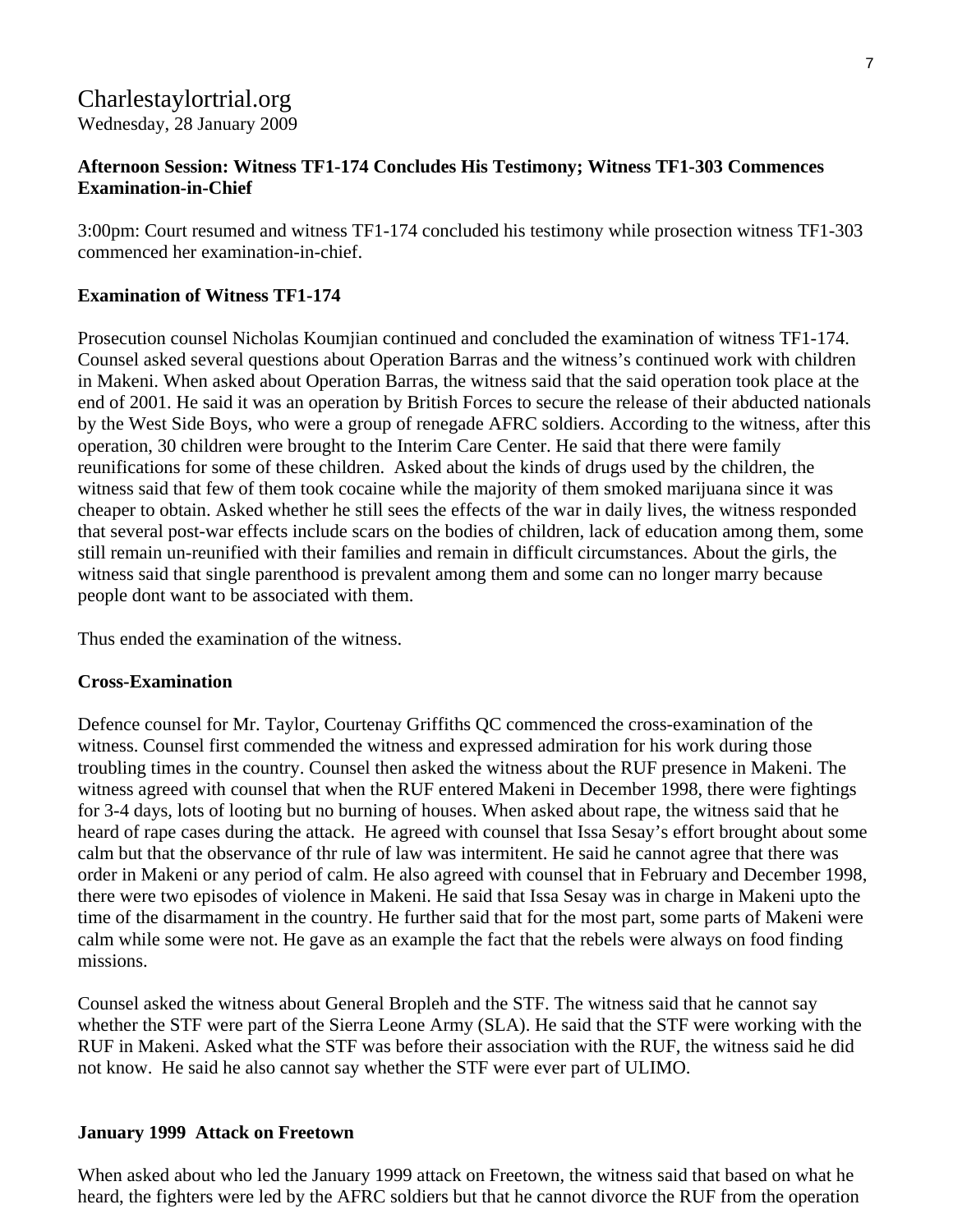since they were all working together. He agreed with counsel that since he was not in Freetown during these attacks, most of the information he heard was either from people or from the radio. He said he heard that the attack was led by SAJ Musa. Asked whether the RUF refusal to take part in the attack was the cause of infighting between the two groups, the witness said he cannot say. Counsel quoted the witness's first statement to the prosecution on August 14, 2003 that the attack was mostly led by the SLA and that the job of the RUF was to give a helping hand. He said that because the RUF refused to give the SLA said helping hand, that was the cause of the infighting between the two groups. The witness denied saying this and said he cannot say why such a thing was written in his statement. The witness said when his statement was read to him, the contents were not explained. Counsel referenced his February 11 2004 statement in which it is stated that the witness had made corrections to his earlier statement. Counsel asked the witness why he had not corrected the portion in question. The witness responded that he read the statement in haste and that he originally did not take the whole issue seriously as he was opposed to the Special Court. He said that he cannot give a full account of who was responsible for the Freetown invasion of 1999 because he only heard stories. He said he knew the troops were led by SAJ Musa but cannot say whether the RUF fighters only stopped at Waterloo.

Counsel sought to get information from the witness about infightings between the RUF and AFRC. The witness explained that Superman tried to kill Issa Sesay and the latter fled to Magburaka. He said that for sometime, Superman controlled Makeni but that Issa's loyalists fought back on April 22-23 1999. He agreed with counsel that in October 1999, the AFRC soldiers left Makeni and that the RUF remained in control of the town until the time of the disarmament process.

The witness said that since he did not interact much with Issa Sesay, he cannot say he would recoznize his voice. Counsel asked the witness whether he thought Issa was the person who spoke with the BBC during the January 1999 invasion of Freetown. Prosecution counsel Mr. Koumjian raised an objection on grounds that the evidence did not state that Issa was the person who did the interview but that it was one Col. Sesay.

Counsel asked the witness about children whom he said had gone to Liberia. The witness explained that the children shared their experiences with him that they had accompanied their commanders to Liberia where they had taken diamonds and obtained new guns and clothing. He said the children did not tell him they fought in Liberia.

Counsel asked the witness whether he knew of a letter written by Issa to Sankoh seeking his approval before taking up the leadership of the RUF. The witness said he knew of no such letter. He also could not say whether West African heads of states had called Issa to a meeting in Liberian and convinced him to take up the leadership of the RUF.

Thus ended the cross-examination of the witness.

# **Re-Examination**

Prosecution counsel Mr. Koumjian re-examined the witness. During re-eexamination, the witness explained that during the periods of calm, there were child soldiers in Makeni and that commanders kept abducted girls as their wives. He said that there were food finding missions and abduction of children continued during the periods of calm.

Counsel indicated that he was finished with re-examination of the witness. He then tendered various exhibits into evidence.

Thus ended the testimony of the witness.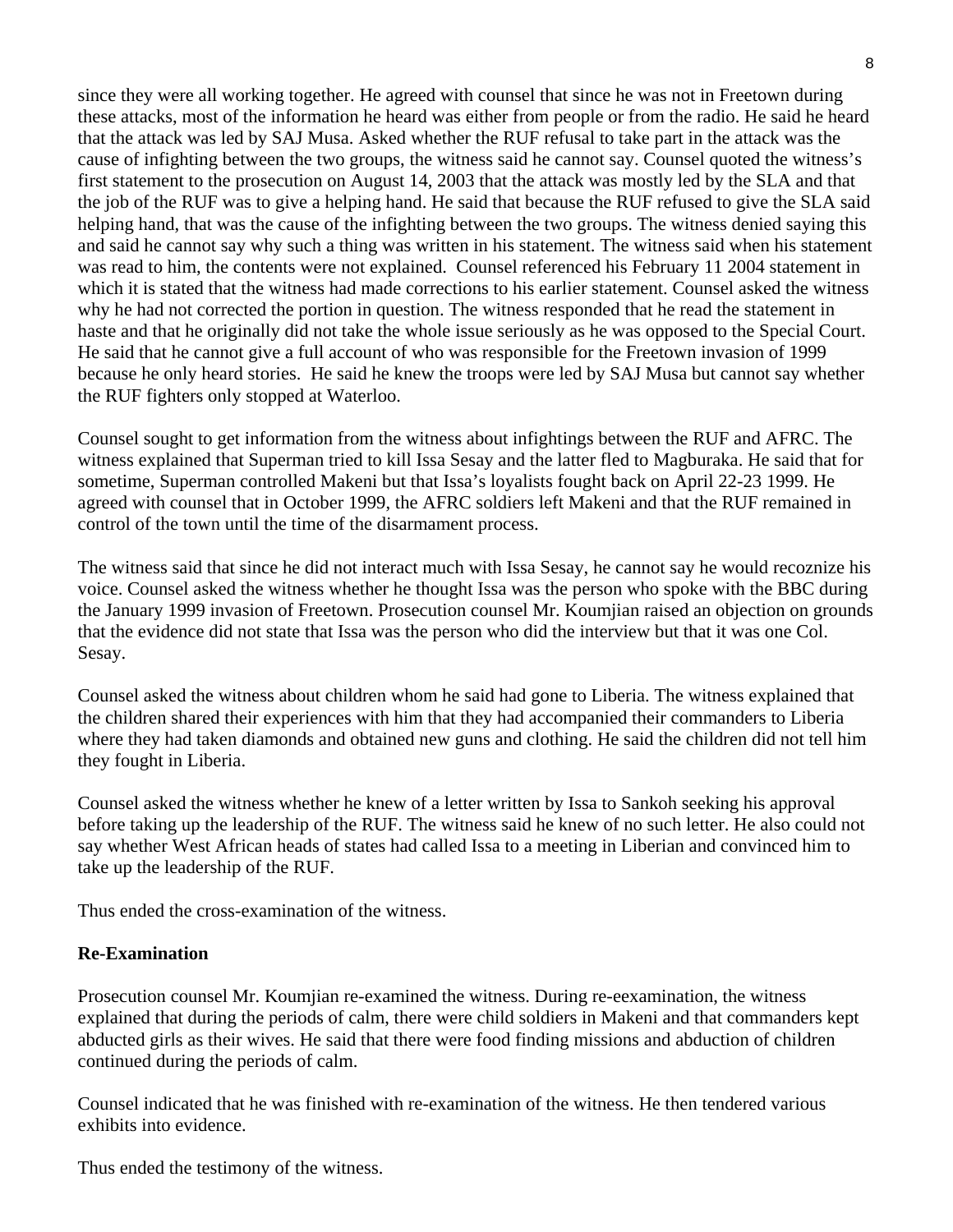#### 9

#### **Examination of Witness TF1-303, Finda Gbamanja**

The next prosecution witness was led in evidence by Ms. Brenda Hollis. The witness, a female is testifying in open and in the krio language. The witness said that when rebels attacked Kono in 1998, she was in Koidu, Kono District. She said that because of the rebel attack, she left Koidu and together with her family and other civilians, they ran to the bush. She said that during the rebel attack, many civilians were caught in the cross-fire. She said she heard that the rebels were trying to escape with Johnny Paul Koroma. According to the witness, his brother, who returned to Koidu came back and told her that many civilians were killed during this period. The witness said that she moved to a village called Baima but had to leave for the bush again when the rebels got to the village. While hiding in the bush, she said that the rebels came and captured civilians, killing some and raping girls in the process. She said a boy was killed in her presence. The boy, she said was carrying a baby in his arms. The rebels, she said took the baby from the boy's arms, threw the baby into the bush and killed the boy. The witness further explained that the rebels chased them in the bush and that in the process captured some ladies and raped them. Asked how she knew that the girls were raped, the witness explained that the girls told her about it and that she saw them bleeding. The witness said that she was older than the girls who were raped.

Court adjourned for the day and the witness is set to continue her testimony tomorrow.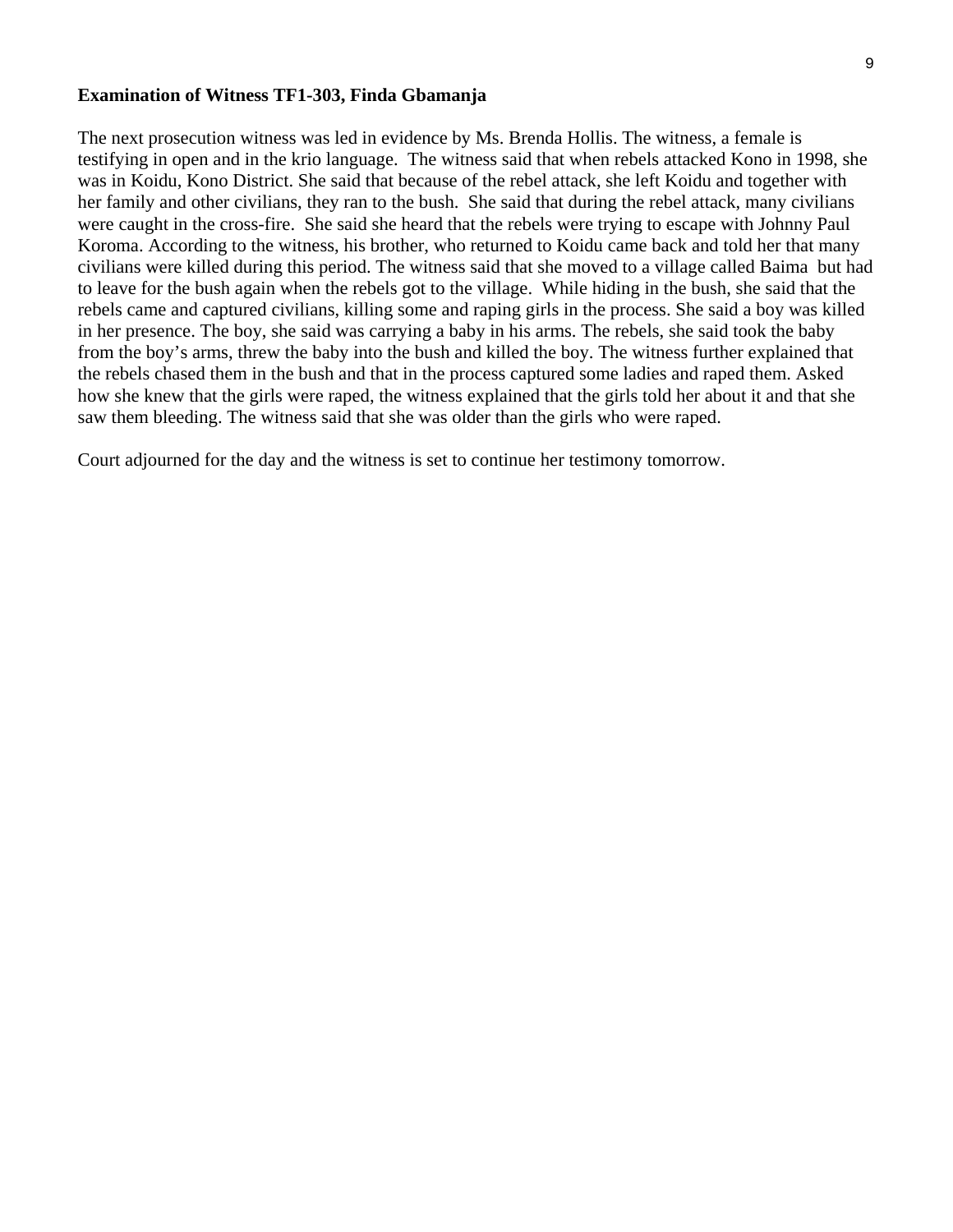

United Nations Mission in Liberia (UNMIL)

# **UNMIL Public Information Office Complete Media Summaries 28 January 2009**

*[The media summaries and press clips do not necessarily represent the views of UNMIL.]* 

#### **Newspaper Summary**

#### **Ministry of Agriculture Moves to Contain Army Worms Spread**

(Daily Observer, New Democrat)

- The Ministry of Agriculture has announced that it has intensified efforts to contain the spread of "army worms" that have been destroying crops and infesting creeks and drinking water in parts of Bong, Lofa and Gbarpolu Counties.
- A Ministry of Agriculture release said as part of efforts to eliminate the pests, it has brought into the country motorized sprayers and cypemethrim chemicals. The new equipment according to the release has the capacity to spray beyond seven to eight metres high and said the chemicals are environmentally friendly. Meanwhile, the New Democrat newspaper reports that the retreating caterpillars according to the Army Worms Taskforce have attacked 84 additional towns and villages in Zota District. The Government on Monday declared a state of emergency against the army worm infestation.

#### **Senate Summons three Security Officials over Spate of armed robbery**

(The News, National Chronicle)

- The Senate has summoned three security officials amidst growing concerns over the protection of its members as a result of armed robbery activities.
- The three officials are Justice Minister, Cllr. Philip Banks, National Security Minister, Peter Bonner Jallah and Police Inspector General, Beatrice Sieh-Browne.
- The three officials were summoned following an armed robbery attack on the home of Margibi County Senator Clarice Jah over the weekend.

### **Japan Reaffirms Commitment to improving Liberia's Health Sector - Signs US\$3.4 Million pact with country**

(Heritage, The Informer)

- The Liberian and the Japanese Government have signed a nearly US\$3.4 million agreement to rehabilitate the Liberia-Japanese Friendship Maternity Hospital at the John F. Kennedy Medical Centre in Monrovia.
- According to a Foreign Ministry release, Foreign Minister, Olubanke King-Akerele, signed on behalf of the Liberian Government while Japanese Ambassador, Keiichi Katakami, signed for his government.
- Speaking during the signing ceremony, Ambassador Katakami said the Government of Japan is deeply committed to improving the maternal and infant health situation in Liberia, which is critical for the reconstruction and development of the country's future.

#### **Another Death Reported in Timor Murder Trial**

(Daily Observer, Public Agenda, The Inquirer)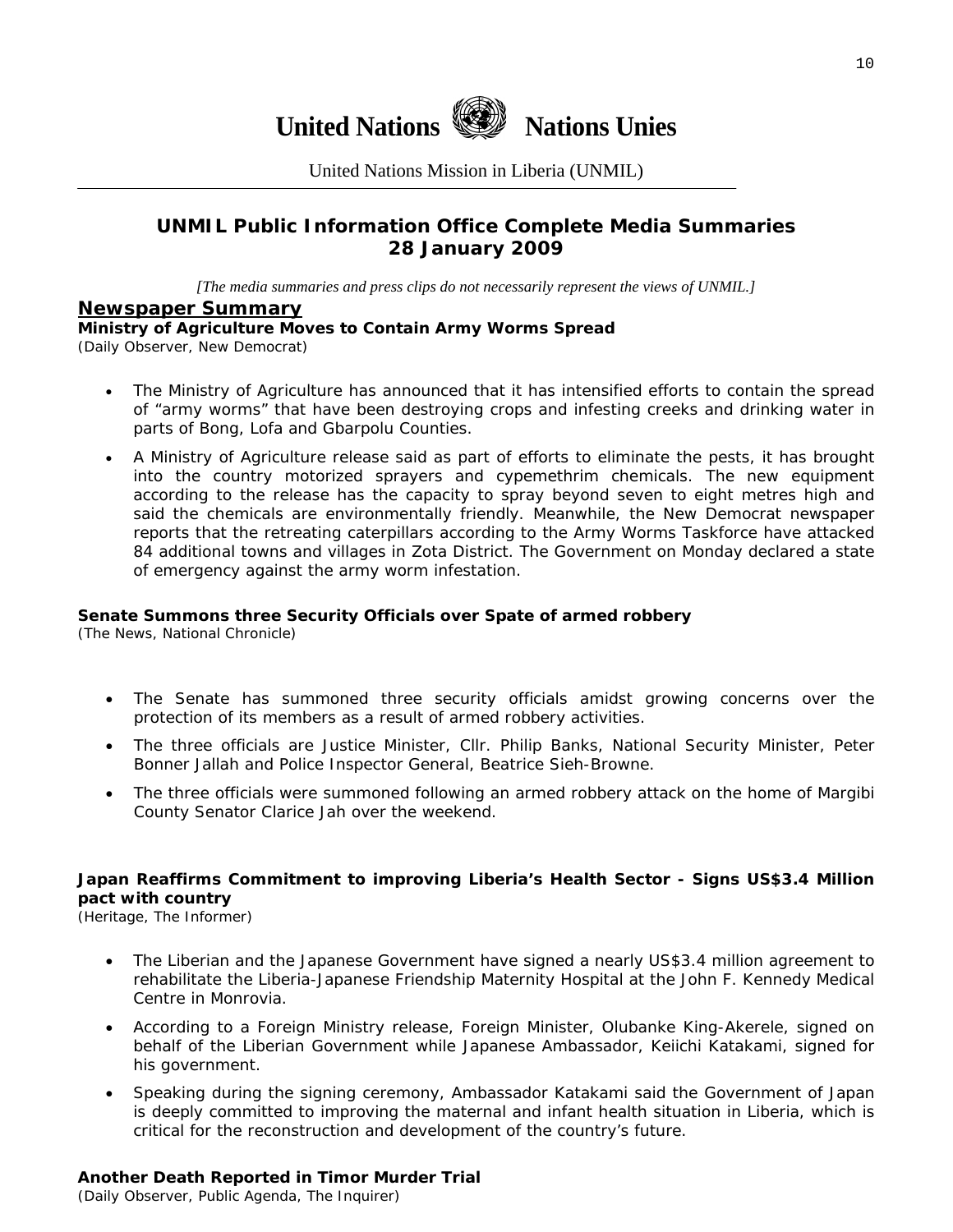• A member of the empanel jury, Joy Fayiah, hearing the Timor Murder trial involving Margibi County Senator Roland Kaine died Tuesday morning following a brief illness. Joy died barely four days after the sudden death of Clan Chief Singbah Duu, one of the defendants in the massacre trial.

#### **Government Honours Civil Servant Who Turned Down US\$20,000 Bribe**

(Daily Observer, The Informer, The Inquirer)

- A Liberian civil servant, Mr. Richard Karyea who turned down a US\$20,000 attempted bribe has been honoured in Monrovia.
- Mr. Karyea was among eight (8) civil servants honoured Tuesday by President Ellen Johnson Sirleaf at a ceremony organized by the Civil Service Agency (CSA) of Liberia for the invaluable services they have rendered their respective ministries during the past year.
- The exercise, according to Civil Service Agency Director General Dr. William Allen was designed to give recognition to the eight civil servants who had set standards in the discharge of their duties.

# **Radio Summary**

**Local Media – Radio Veritas** *(News monitored today at 9:45 am)* **Liberia, Japan Sign US\$3.4 Million Agreement** (*Also reported on Star Radio, Sky F.M., Truth F.M. and ELBC*)

#### **Civil Servant Who Turned Down US\$20,000 Bribe Honoured**

(*Also reported on Star Radio, Sky F.M., Truth F.M. and ELBC*)

#### **Three Security Officials Summoned**

(*Also reported on Star Radio, Sky F.M., Truth F.M. and ELBC*)

#### **ABA says Rule of Law Key to Poverty Reduction Strategy**

- The Country Director of the American Bar Association (ABA), Anthony Valcke has described the rule of law as a key component in Liberia's quest to reduce poverty among its citizens.
- In an interview, Mr. Valcke said for the next three years his institution will continue to work with Government in achieving the Poverty Reduction Strategy (PRS) pillars of Governance and Rule of Law.

### **Star Radio***(News monitored today at 9:00 am)*

**Amnesty International Says Women Associated With Fighting Forces Not Reintegrated** 

- A research conducted by Amnesty International in Liberia revealed that Women Associated with the Fighting Forces (WAFF) were not reintegrated in the mainstream Liberian society.
- According to the research, the women did not take part in the process being implemented by the National Disarmament Agency for fear of being stigmatized.
- Two officials of Amnesty International believe the DDRR process is not gender sensitive.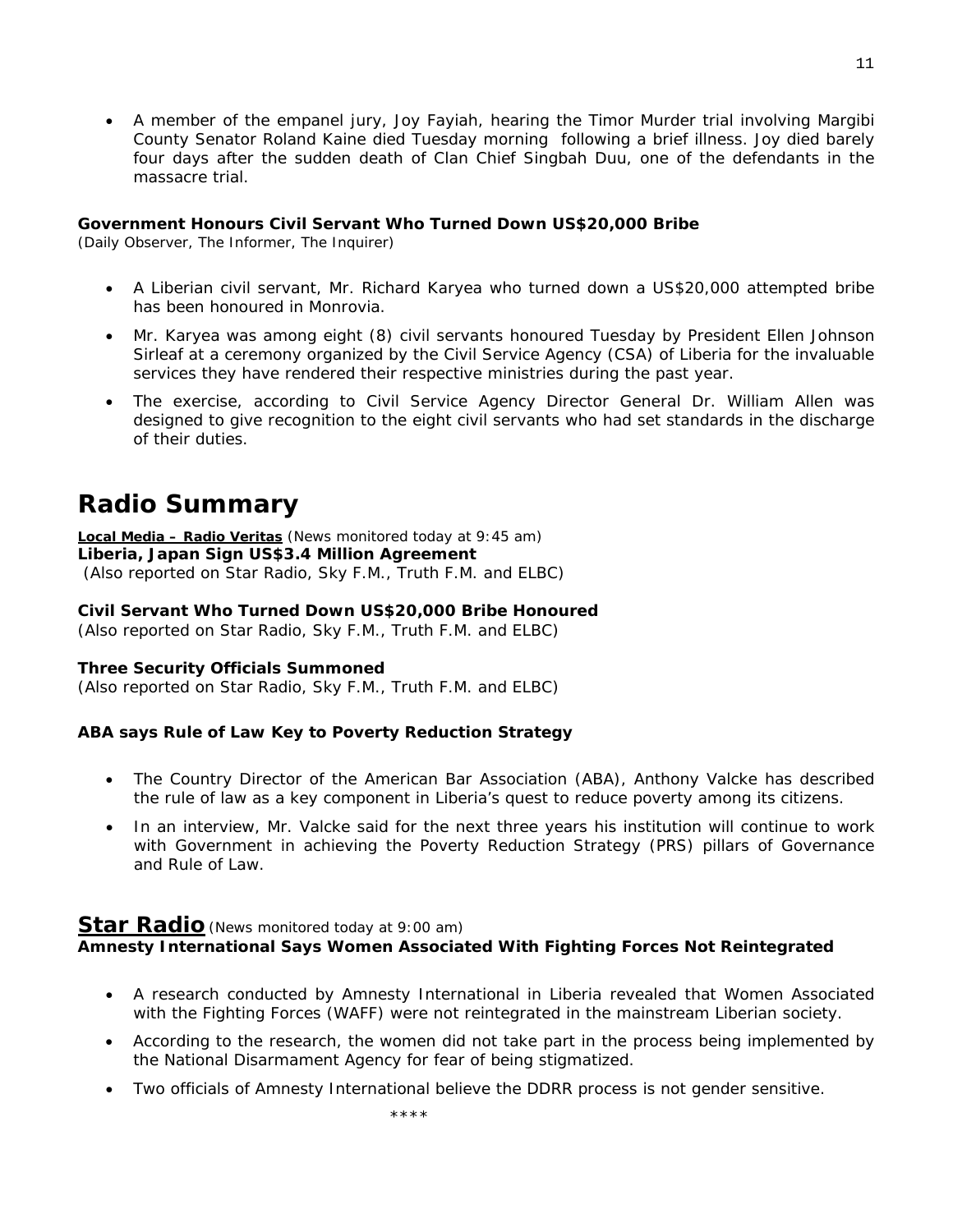# Daily Observer Thursday, 29 January 2009

# **Rebel Ex-commander Admits to 'War Crimes'**

Accuses TRC Commissioner of Factional Links

MONROVIA, A commander of the defunct ULIMO-J faction has reportedly admitted that he and men he commanded during the civil war carried out mass executions and committed acts of human rights abuses including cannibalism.

A dispatch from the Truth and Reconciliation Commission (TRC) quoted Phillip Wlue, as telling the Commission's ongoing public hearings Tuesday that as a death squad commander, he led a unit of fighters that beheaded enemy combatants using chain saw.

The dispatch added that the man who was known during the war as 'Rambo', claimed to have his victims beheaded, disemboweled and their intestines used as strings to erect checkpoints. Wlue said that the unit was named and styled 'Power Saw Unit'. Sheikh Kafumba Konneh

He also admitted ordering fighters under his command to chop off the ears of 11 Tanzanian peacekeepers in 1993, who were seen as colluding with rival faction National Patriotic Front of Liberia (NPFL) led by detained former President Charles Taylor.

Wlue also disclosed that 800 Nigerian peacekeepers serving in the West African Peacekeeping Force, ECOMOG, were killed by ULIMO-J forces in 1994 during a protracted war between his faction and the regional force in Tubmanburg, Bomi County.

He explained that following recapture of territories lost to a splinter faction ULIMO-K in Bomi County, he and his fighters ate a meal of human flesh and cooked rice left behind by the fleeing enemy fighters. He claimed ULIMO-K fighters cooked in the soup a hand of a Nigerian peacekeeper, whose head and uniform were discovered in the house where the meal was found.

'Rambo' confessed conscripting child combatants into the ranks of his fighting unit, saying that he accepted responsibilities for any deaths and injuries that resulted from their recruitment.

He apologized for his role in the civil conflict but said he was willing to avail himself of any future decision to prosecute members of the former warring factions.

Under the TRC act, some of the crimes to which Wlue admitted cannot be pardoned.

Meanwhile, Wlue has claimed that long-time social justice advocate and moderate Muslim clergy Sheikh Kafumba Konneh, who currently serves as a TRC Commissioner, had been an executive member of ULIMO.

Responding to an inquiry from Commissioner Konneh, Wlue said: "Papay because you old now, you think I don't know you. When we use to bring our looted things from the frontline, we use to give it to you and others here and you will sell it and gave us pass to return to the frontline. Papay you know me, not because you are old now."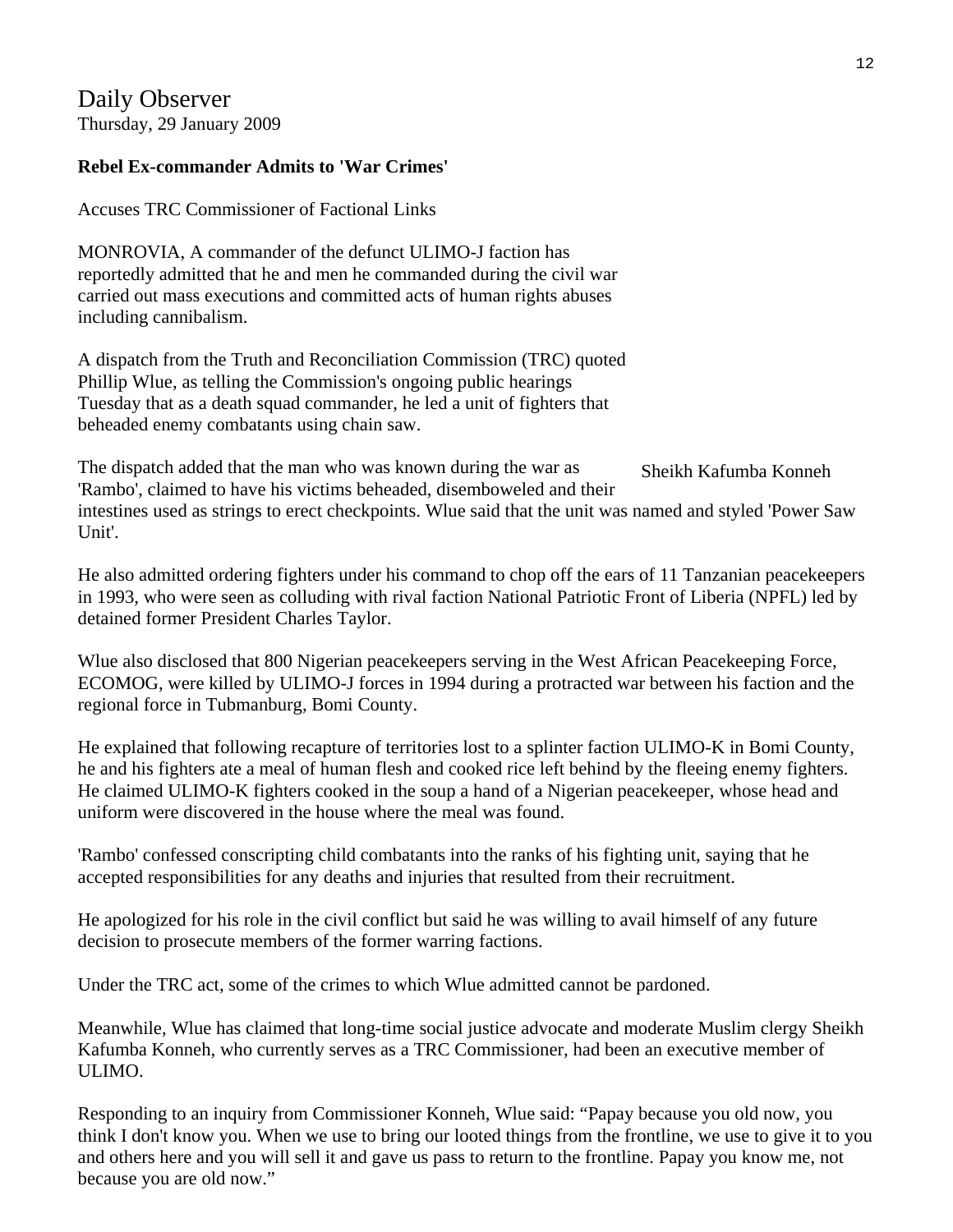He also claimed that the Commissioner was the national coordinator of the rebel group.

But responding to the witness comments, Commissioner Konneh challenged him to provide evidence if any, saying, "I challenge you to provide any evidence that I was a member of ULIMO."

A former senior commander of the defunct ULIMO rebel group, testifying before commissioners of the TRC last year also accused Sheikh Konneh of being a founder of the group.

Rebel general Ofori Diah said he was recruited by the Commissioner into the rebel group, adding that Sheihk Konneh provided financial and logistical support for the armed faction. The TRC Commissioner also refuted that allegation.

TRC Chairman Jerome Verdier recently ordered an investigation into the allegations against the Commissioner but hardly had the probe kicked off than the Commission's special magistrate Andrew Togba Davies was taken ill and died.

But speaking to journalists recently, Verdier said that the Commission was considering hiring the services of an independent investigation firm to probe the allegations against the Commissioner.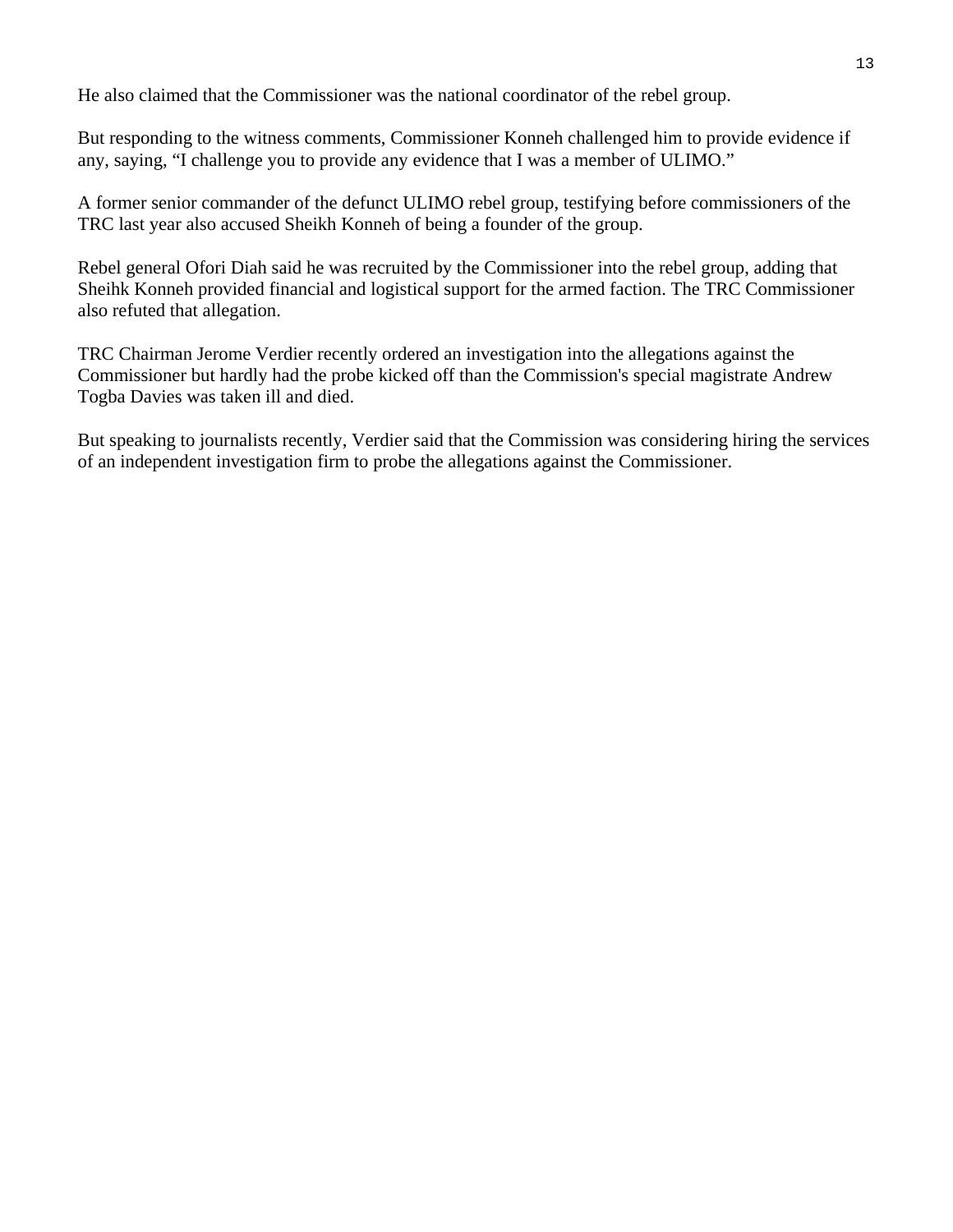# **Liberia's Quest for Justice: Benjamin Yeaten, TRC and the Justice Ministry (Guest Commentary)**

# By: Kai G. Wleh

On January 21, 2009, the government of Liberia through its Ministry of Justice ordered the arrest of former presidential security commander Benjamin Yeaten. The Justice Ministry said an" indictment to prosecute General Yeaten on charges of murder is based on instructions to personnel assigned to him and his active participation in the murder of Samuel Dokie, John Yormie and Isaac Vaye" – the accused and victims are former warlords of the National Patriotic Front of Liberia led by Mr. Charles McArthur Taylor who is being held for war crimes charges in The Hague.

The government of Liberia also maintained that "its decision to order the arrest of Mr. Yeaten was based on the request of family members of the deceased as far back as 2006 for justice to be served and for the government to bring the killers of their relatives to trial for the crime committed."

This is the second time the Ministry of Justice has issued an arrest warrant for Mr. Benjamin Yeaten. It can be recalled that then Justice Minister Mrs. Francis Johnson-Morris issued similar instructions to local and international law enforcement authorities seeking the apprehension of General Yeaten on alleged plots to assassinate top government officials with the intent to destabilize the West African nation.

A January 21, 2009, foreign news agency report quoted Mr. Yeaten as saying that "he heard about his arrest two weeks ago." Mr. Yeaten argued that "the call for his arrest was not coming from family members of Dokie or vaye, but rather a campaign by the special war crimes court.

Liberia is a country dogged for justice but when and how such justice will be delivered has become a theatre of debate. Important too, the structure through which any form of justice will be dispensed to bring about closure to the devastation and reckless destruction of lives occasioned by a bush war sponsored by some Liberians in the United States and executed by mostly child -militias in Liberia continue to brawl a nation paralyzed by anguish and hopelessness.

However, the Justice Ministry's affirmation that the case of General Yeaten should "serve to inform all criminal elements that it would not passively stand by and see any abuses meted out against our people go unpunished and that it would not relent to bring to justice all persons engaged in such conduct regarding whom evidence has been gathered," emerges to put the government into a reddened environment.

While the government's arrest order of General Yeaten provides muscle plunging anticipation, it seems to question the equilibrium of the county's justice system especially at a time when the very Justice Ministry is denying thousands of Liberians the opportunity to get the benefit of having President Sirleaf appear before the Truth and Reconciliation Commission (TRC). Critics have persistently accused the Liberian leader of financing and unswerving a bush war led by a former Boston gas station attendant Charles McArthur Taylor. The war murdered over two hundred thousands people.

Most importantly, critics and associates of Mrs. Sirleaf have argued that prior to setting an eye on the presidency, she led and supervised a Washington D.C. based Association for Constitution Democracy. The Association will admit providing an initiation funding of \$10,000.00 to the National Patriotic Front of Liberia (NPFL) to wage a brutal war on Liberia. For instance, Mr. Thomas Woewiyu, a former war-time ally of Mrs. Sirleaf, and Defense Minister of the rebel National Patriotic Front of Liberia –NPFL- in a preelection publication in 2005 vividly described Mrs. Sirleaf's role in the devastation and destabilization of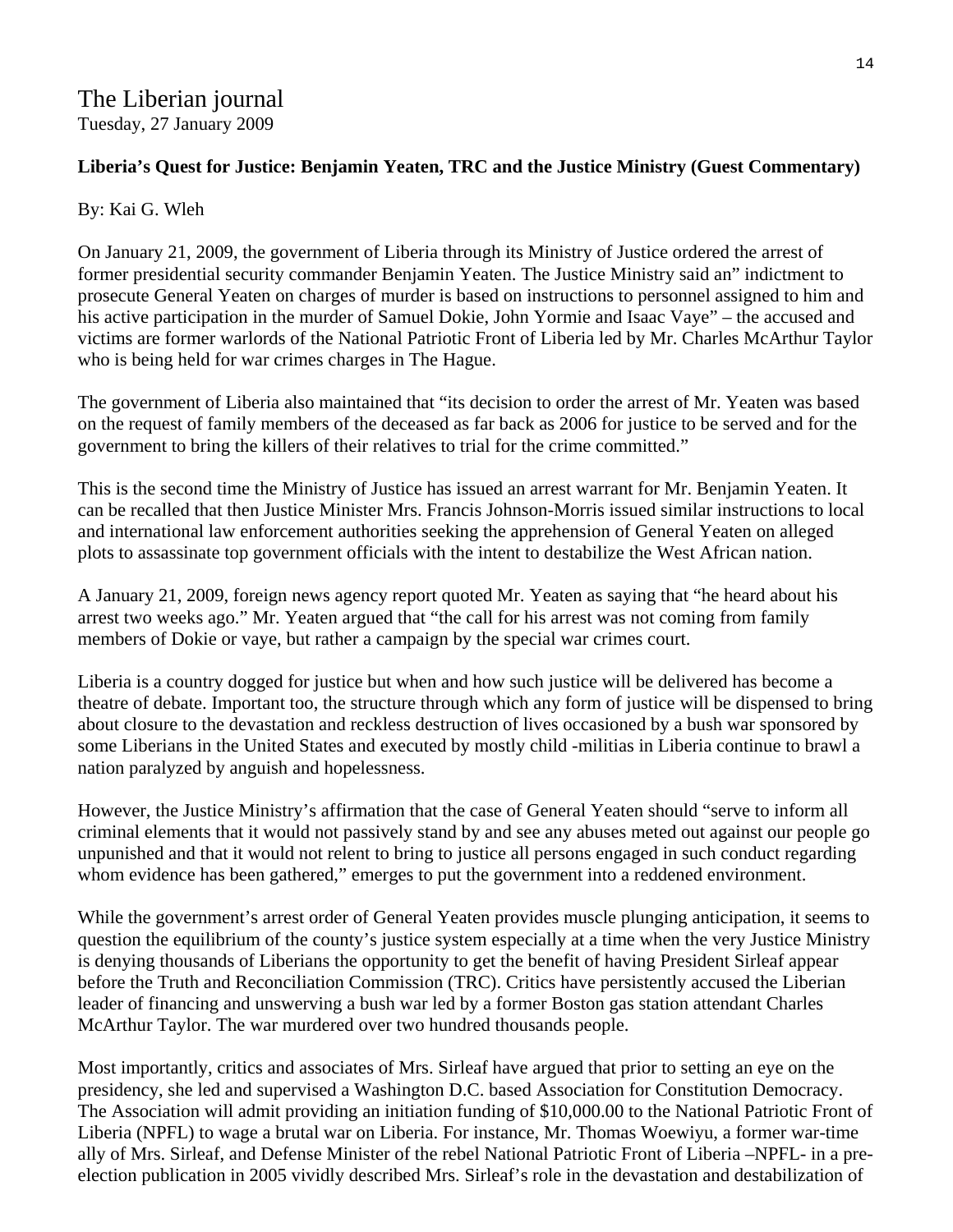the West African nation. Mrs. Sirleaf admitted making what she called "foolish" statements during the battle for Monrovia but felt short of taking responsibility.

A peace accord broken in Accra, Ghana provide for a South African fashioned True and Reconciliation for Liberia (TRC) in place of a war crime court. Additionally, The Commission is granted lawful character by an Act of the National Legislature of Liberia which was approved by President Ellen Johnson-Sirleaf. The TRC has since heard testimonies from hundreds of warlords, politicians, civil leaders and other citizens of Liberia – detailing the role in the Liberian civil crisis. On December 19, 2009, the West African Nation's TRC provided an opportunity to the Chief Executive but Mrs. Ellen Johnson-Sirleaf now President Ellen Johnson-Sirleaf will not attend despite her earlier pledge to do so, claiming concerns.

Mr. Yeaten will be facing trial for the alleged murder of three of his war-time allies – Mr. Samuel Doekie, Mr. John Yomie and Mr. Isaac Vaye - all senior rank commanders of the rebel National Patriotic Front of Liberia – a group blamed for the extrajudicial killings and wanton destruction of properties in the tiny West African nation.

Mr. Samuel Saye Dokie served as Deputy Minister of Local Government in the People's Redemption Council Government following the April 12, 1980 coup led by Sgt. Samuel Kayon Doe. Dokie soon lost favor with the military government and fled into exile. Dokie will be named in the 1983 Nimba Raid, the November 12, 1985 abortive coup against C-I-C- Dr. Samuel Kanyon Doe before joining the National Patriotic Front of Liberia – a guerrilla movement. Dokie rise to become the rebel's Internal Affairs Secretary and Speaker of Liberia's Transitional Parliament. He along with Mr. Thomas Woewiyu will break ranks with Mr. Charles Taylor and the NPFL in support of Dr. Amos Saywer's Monrovia based Interim Government of National Unity. Reports of Dokie's murder will shower Liberia with grief after Taylor's election as President of Liberia.

Mr. John Yomie, a former rebel commander of rebel NPFL and later Independent National Patriotic Front of Liberia was seen in a widely circulated rebel video giving instructions for the decapitation of President Samuel Kanyon Doe at the Free Port of Liberia in September 1990. Yormie will be awarded with a senior position in the country's National Security Ministry by the Charles Taylor regime. His death will be announced as rebels entrapped Monrovia in 2003. Mr. Isaac Vaye was listed as a rebel commander of the National Patriotic Front of Liberia whose eminence to the rebel movement rewarded him a junior cabinet post in the Taylor government. It is their death that the Sirleaf's administration is determined to prosecute with the view to providing justice to the families of the victims.

While I support the prosecution of "all criminal elements," it is what appears to be a potential doublestandard by our Justice Ministry that seems to generate concerns. Since the pronouncement of the indictment, several questions came to mind. Is the government prepared to prosecute "all criminal elements" and bring closure to families of all victims of the Liberian civil war? There is nothing in the government's assertion that suggests that. However, the government has also made no full disclosure as to the number of families that have approached the country's Ministry of Justice with evidence regarding individuals and/or groups that wreaked sadism, cruelty and brutality on the West African nation.

It would have been a motivating reconciliation had the government informed the public on the manner and form in which the grievances of the Dokie, Yormie, and Vaye were ejected from the litigation binders of the Justice Ministry or the path and order of prosecution. Will there be more indictments? Will the indictment ends with Yeaten? Will others similarly situated in the Sirleaf administration be indicted? As I continue to ponder on answers to the above questions, I quickly caught myself that Nimba has more electoral votes than Sinoe and more representation in the Legislature should the new Election Bill become law. I also consoled myself that presidential election is in two years and I hope the indictment of Yeaten is not another election swindle.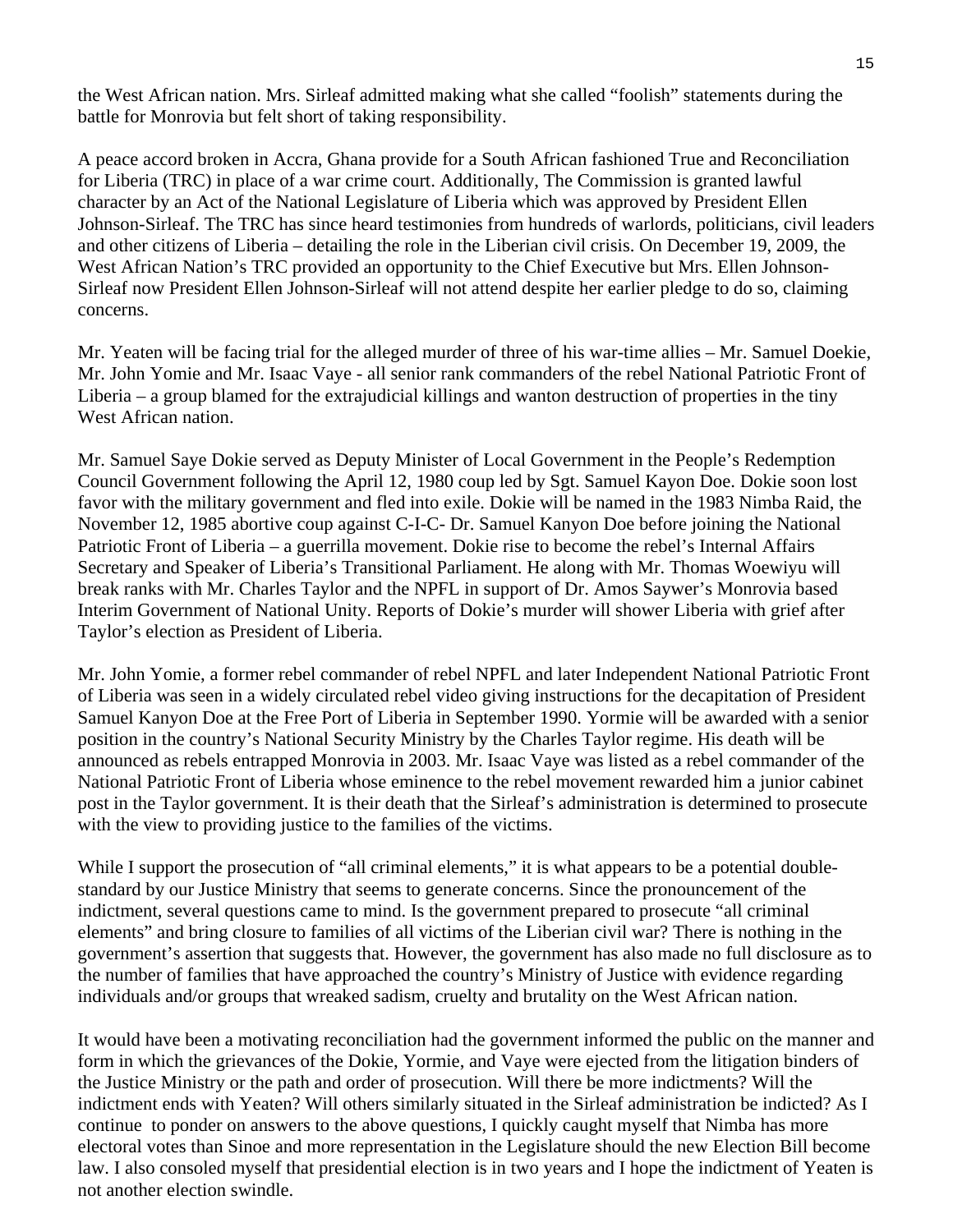I hold no esteem for General Yeaten and sincerely share the feelings of the families of the three victims, but I believe that prosecuting "all criminal elements" while defending the non-compliance of President Sirleaf before the TRC may raise more inauspicious concerns. It must be made crystal clear that President Sirleaf is not charged with a crime – her appearing before the TRC is part of the nation's healing process and detailing her experience and issuing rebuttal of the swam of allegations against her may maintain her political investment.

Amusingly, Justice Minister Philip Banks cited Article 61 of the Liberian Constitution as legal authority for shedding President Sirleaf from the True Commission. Article 61 of the Liberian Constitution state that "The President shall be immune from any suits, actions or proceedings, judicial or otherwise, and from arrest, detention or other actions on account of any act done by him while President of Liberia pursuant to any provision of this Constitution or any other laws of the Republic. The President shall not, however, be immune form prosecution upon removal from office for the commission of any criminal act done while President." Here in applying the interpretation of Article 61 to President Sirleaf and immunity, Justice Minister Banks is legal, factually incorrect.

The key point of interest is that Article 61 is not retroactive. It does not protect individuals who become President after allegedly engaging into a criminal enterprise rather alleged crimes committed while in office. For the Justice Minister Banks to demonstrate such a rudimentary lack of interpretative comprehension should be embarrassing to our home government.

I have no doubt that if our government is serious in prosecuting abuses and other mayhem and atrocities during the civil war, it should have taken a comprehensive approach where all victims will have an opportunity to seek closure and justice – justice that is void of political overtone and benefits. Additionally, to think that the murder of the three former Taylor associates far exceeds the thousands of our relatives and murdered by those who are freely working the corridors of influence in Liberia is nothing but a mistaken belief and a political capital that the government would not want to forfeit.

I believe also that the prosecution of Mr. Benjamin must be concomitant with the appearance of President Ellen Johnson-Sirleaf before the TRC – at least that is what some of the citizens of Liberia are demanding right now. If the TRC process provides the ultimate vehicle for healing and reconciliation, then President Sirleaf must make good her pledge- Her Excellency must redeem her check to the Liberian people by humbling her authority to the forum created to bring relief to the victims of the bush war.

I am of the conviction that anything on the contrary may dent the President's approval rating among the Liberian citizenry and expose her influence to international contempt. Furthermore, the President's absence from the records and proceedings of the TRC has the potential to weaken the commission's workproduct and sink the excitement that greeted the birth of the Verdier Commission. I urge President Sirleaf to exhibit the political will that she is noted for and move beyond the counsel of Mr. Philip Banks who should be parading before the TRC to explain his role as member of Liberia's war-time Collective Presidency (Council of State) and Justice Minister of the Interim Government of National Unity – IGNU, a government that "traded corruption for peace." I strongly believe that prosecuting General Yeaten is the legal and moral thing to do and that such prosecution must be matched with President Sirleaf's appearance before the TRC so the our country does not make one of Liberia's brutal generals, Benjamin Yeaten, an overnight hero.

 Meanwhile, our Town Crier reminds us that "a village that is in search of lasting peace must drink from the top of the fountain."

Editor's Note: Kai G. Wleh is a Public Relations Consultant and Media Expert who lives and works in Washington, D.C., USA.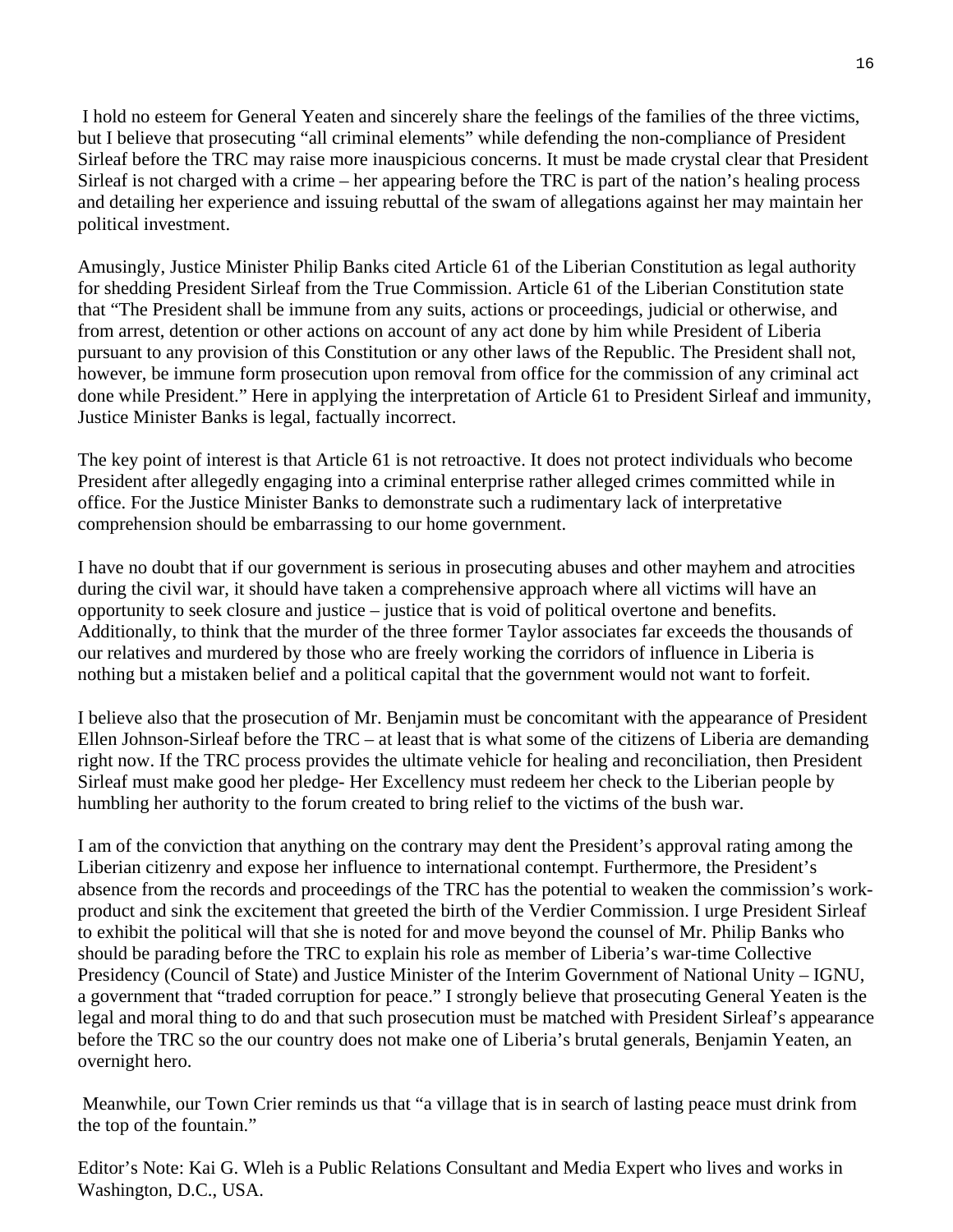# Belfast Telegraph Tuesday, 27 January 2009

# **Horrific allegations heard as case against Congolese rebel begins in The Hague**



Alleged Democratic Republic of Congo warlord Thomas Lubanga

A horrific world where children are used as cannon fodder, human shields and sex slaves in Africa's wars was brought to life in The Hague yesterday on the first day of a historic trial at the International Criminal Court (ICC).

The case against the warlord Thomas Lubanga Dyilo will focus on his alleged conscription, training and exploitation of thousands of child soldiers in the Democratic Republic

of Congo(DRC).

Human rights groups have hailed the proceedings as the first international criminal hearing to focus on the issue of child soldiers and to give 90 of them a voice for the first time.

"This first ICC trial makes it clear that the use of children in armed combat is a war crime that can and will be prosecuted at the international level,"

said Param-Preet Singh, counsel involved in Human Rights Watch's international justice programme.

The trial opening marked the birth of a permanent ICC, which will replace the ad hoc tribunals used to deal with genocide in Rwanda and war crimes in former Yugoslavia and Sierra Leone.

Mr Lubanga, the former leader of the Union of Congolese Patriots militia in the Ituri district of northeastern Congo, is charged with using children aged under 15 in combat between September 2002 and August 2003. The case is expected to last for months.

The chief prosecutor, Luis Moreno- Ocampo, told the three-judge panel: "Lubanga's militia recruited, trained and used hundreds of young children to kill, pillage and rape. The children still suffer the consequences of Lubanga's crimes. They cannot forget what they suffered, what they saw, what they did."

The court was shown footage of Mr Lubanga at a training camp for young men and children, some of whom were dressed in military fatigues, and of a pick-up of armed bodyguards, including at least two who seemed to be children, following his vehicle.

Carla Ferstman, from the rights group Redress, which works with victims, said theDRC had one of the worst records in Africa for using child soldiers.

"They made up as much as half of the ranks of rebel armies, they were used and abused, put out in front ahead of adults as human shields," she said.

The boys and girls had suffered terrible initiations and had been used as sex slaves and porters and made to kill.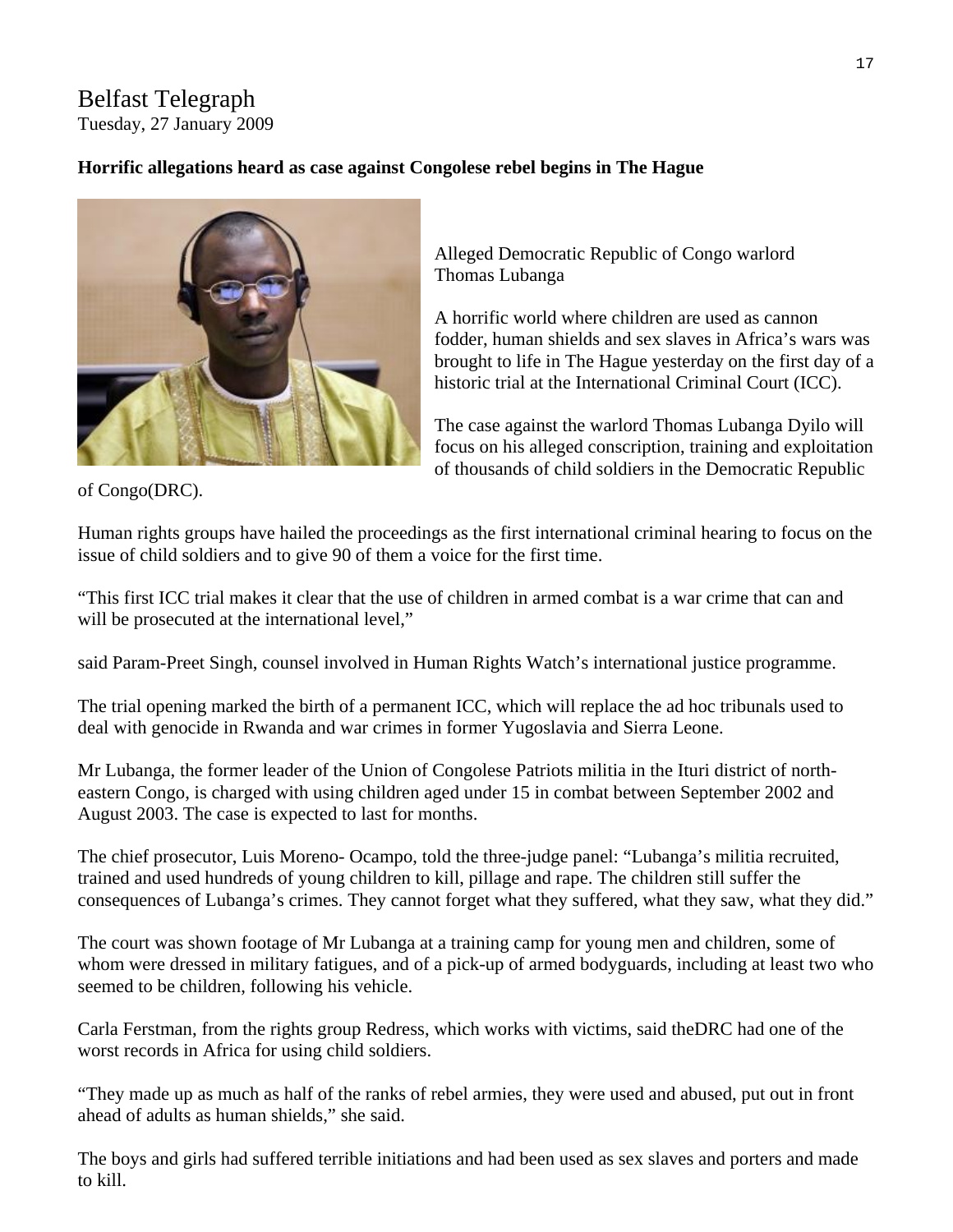"For the ICC to start with child soldiers as the focus sends an important message," she said. Mr Lubanga was expressionless in the court as his lawyer said he denied the charges.

The United Nations estimates that up to 250,000 child soldiers are being used in world conflicts.

The trial, which was meant to start last June, will test the credibility of the ICC. Given a permanent home in The Hague, it has already made a number of controversial decisions, including the indictment of Sudanese President Omar al-Bashir, which analysts fear will make matters worse in Darfur.

The court has been criticised for only indicting Africans or those involved in African conflicts. Countries including the US and Israel have said they will resist efforts to indict their citizens.

The trial starts amid renewed calls for the arrest of another ICC indictee, Bosco Ntaganda, the selfproclaimed leader of the CNDP Tutsi rebels who was an associate of Mr Lubanga.

Eyewitness accounts: Children's evidence

CHILD A: I was in school when I was taken in March 2002 by rebels. I was 13. They took me to a training camp where I stayed for two months. Our commander ordered us to kidnap women. I participated in a number of battles. I was injured with a gunshot wound to my leg. I am very behind in my schooling but I am trying to catch up.

CHILD B: I was taken by rebels when I was 13. I lost about four years of schooling. They taught us how to use guns.

They also taught us how to rape, steal, kill. I used an AK47 and fought in a number of battles. When I returned to my village people were afraid of us and rejected us.

CHILD C: I was going to the market when the rebels kidnapped me. Sometimes they made us get water, sometimes they made us steal to get food. During one battle I was able to escape with friends.

When I came back home, I was very violent. I missed out a lot on school.

CHILD D: I was treated like an animal. I was forced to carry arms and to steal. I often think back and I see monsters in my dreams. When I left the rebels I went back home, but my family wasn't there. I still don't know where my father is. I now suffer from insomnia.

Extracts from conversations with child soldiers in the Eastern DRC, from the Redress NGO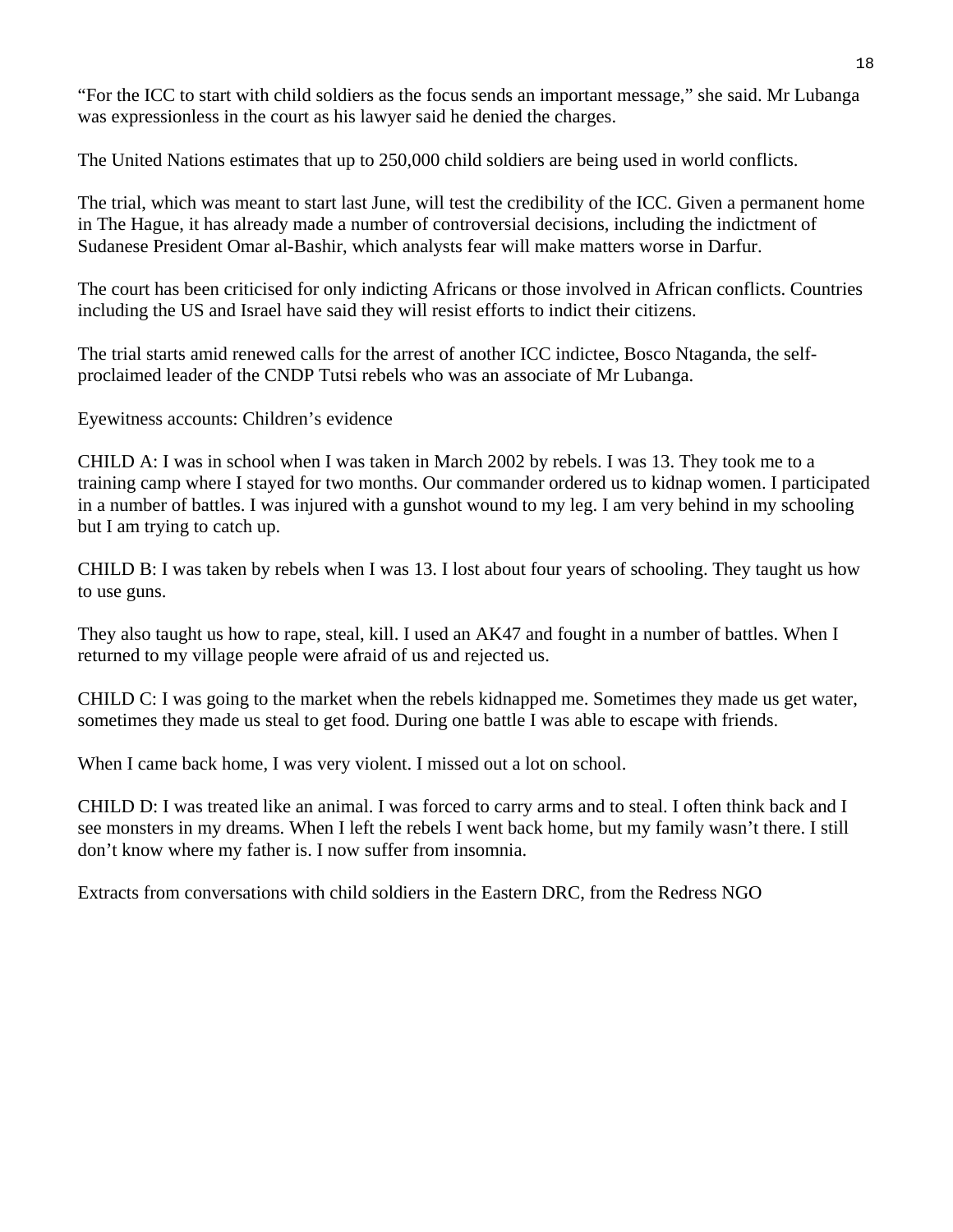BBC Online Wednesday, 28 January 2009

### **DR Congo warlord witness retracts**

The first witness at the war crimes trial of DR Congolese warlord Thomas Lubanga has retracted his testimony at the International Criminal Court.

Testifying from behind a screen, but visible to the defendant, he first said he had been recruited by Mr Lubanga's fighters on his way home from school.

But after a break in proceedings he denied this.

The court in The Hague was adjourned after the prosecution asked for trying to bring peace to the Ituri witness safety to be reviewed.

Mr Lubanga, the first person to be tried at the ICC, denies using hundreds of child soldiers in Democratic Republic of Congo's five-year conflict, which ended in 2003.

His trial opened on Monday after a seven-month delay, as judges and prosecutors disputed confidential evidence.

#### **Witness 'concerns'**

Correspondents note that while the unnamed boy's identity was concealed from the public gallery, he could be seen by Mr Lubanga, 48, who glared at him as he testified.

# Leader of the Union of Congolese Patriots, an ethnic Hema militia Accused of recruiting children under 15 as soldiers Arrested in Kinshasa in March 2005 Held by the ICC at The Hague since 2006 Born in 1960, has a degree in

psychology



Thomas Lubanga insists he was

region

#### THOMAS LUBANGA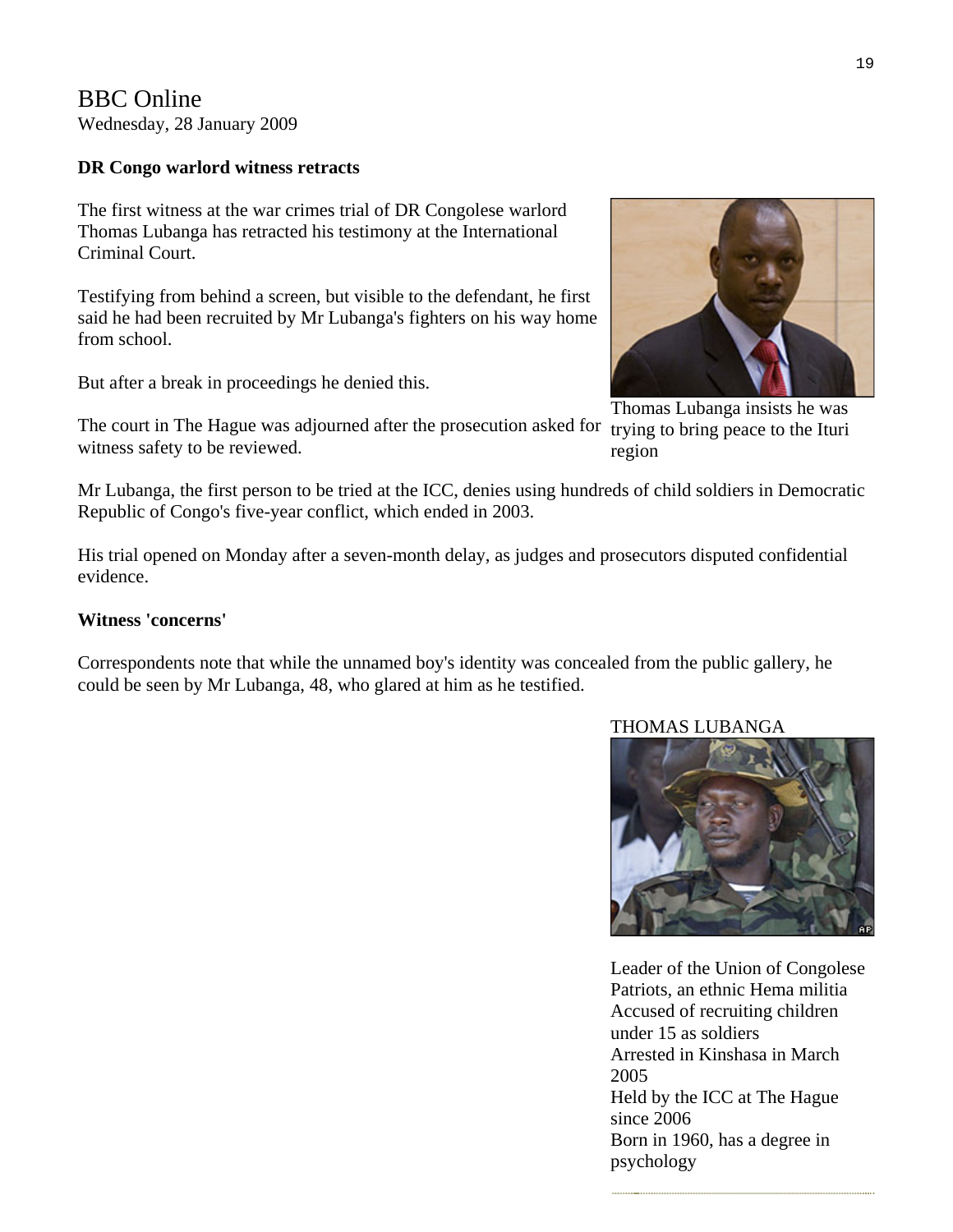Asked by prosecutor Fatou Bensouda whether he had attended a military training camp, he replied "No", and the defendant was seen to give a smile, the AFP news agency reports.

[Trial starts road to justice](http://news.bbc.co.uk/2/hi/africa/7850357.stm) [Profile: Thomas Lubanga](http://news.bbc.co.uk/2/hi/africa/6131516.stm)

Ms Bensouda then requested, and obtained, a delay of the trial to investigate "concerns the witness has about protective measures... what happens after he gives his testimony and returns home".

"We are convinced it has an effect on the testimony the witness is giving now," she told the three judges.

The witness gave testimony in Swahili from behind a screen to protect him from public view and his voice was electronically distorted.

Earlier, the witness said that "Thomas Lubanga's soldiers" had recruited him one day as he was walking home from school with friends.

Mr Lubanga insists he was trying to bring peace to Ituri, a region in the east wracked by years of conflict between rival groups seeking to control its vast mineral wealth.

Seeking a sentence of up to 30 years, prosecutors say child soldiers enlisted for Mr Lubanga's Hema militia were used to kill members of the rival Lendu ethnic group, or as his bodyguards.

Children were allegedly abducted on their way to school or to sports fields and young girls were taken as sexual slaves by militia commanders as soon as they reached puberty.

The UN says more than 30,000 children were recruited during the fighting, which saw some 60,000 people lose their lives.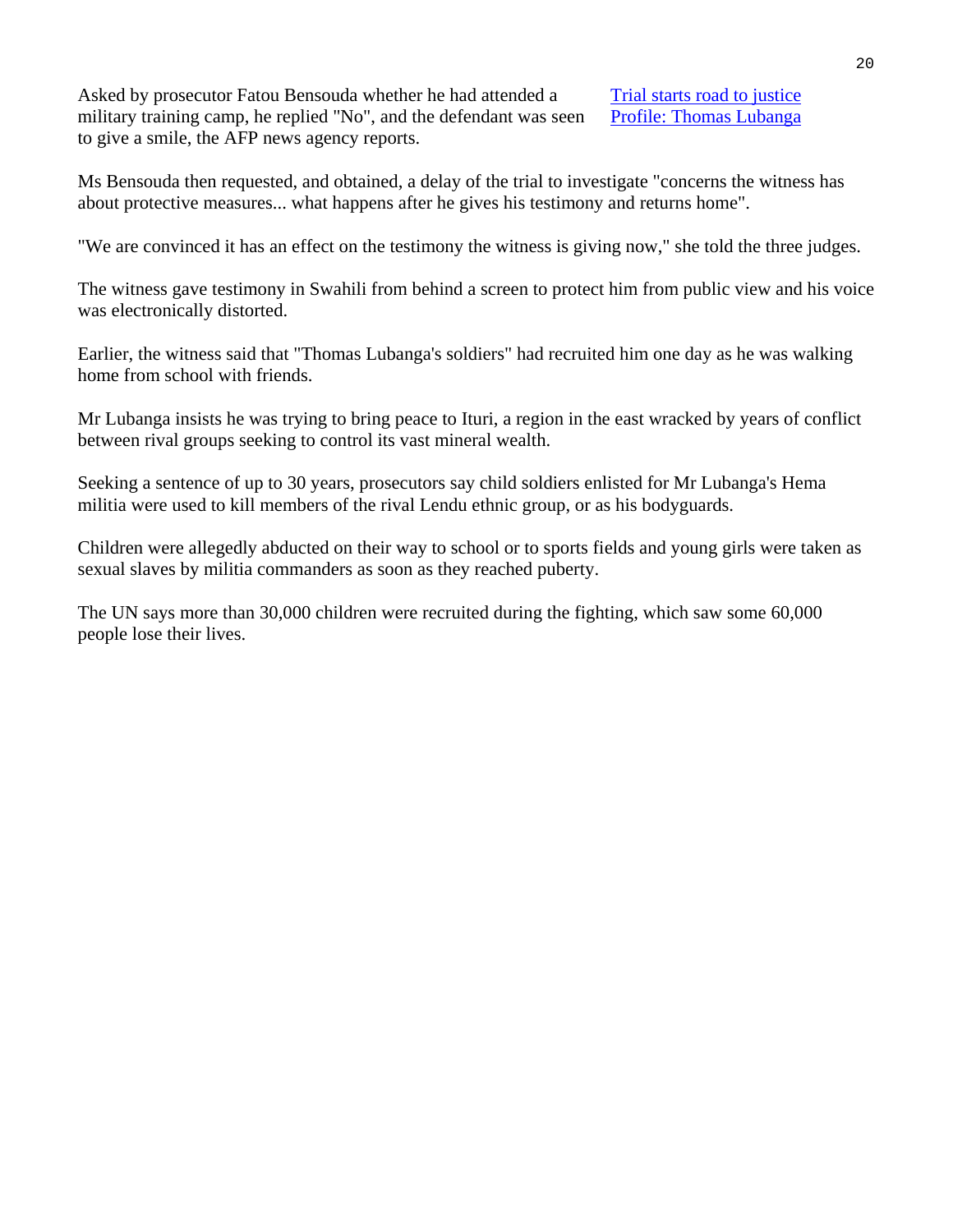# BBC Online Tuesday, 27 January 2009

# **Congo war crimes trial 'unfair'**

The war crimes trial against former Congolese militia leader Thomas Lubanga is "prejudicial", his lawyer has told day two of the case at The Hague.

She claimed the prosecution's use of anonymous witnesses and secrecy clauses for the International Criminal Court (ICC) trial would hamper the defence.

Mr Lubanga, 48, denies using hundreds of child soldiers in DR Congo's five-year conflict, which ended in 2003.

The case is the first to come before the ICC.

Mr Lubanga was the leader of the Union of Congolese Patriots (UPC) and its armed wing at the time of the alleged crimes in 2002-2003, and still has strong support among his Hema community in Ituri.

### **'Political trial'**

Defence counsel Catherine Mabille told the court: "How can we have a fair trial under [these] conditions?

"There has been a wholesale abuse of the rules by the office of the prosecutor. The [situation] is prejudicial and detrimental to the defence."

She complained that the majority of alleged victims represented at the trial are anonymous and many prosecution witnesses will testify behind closed doors.

Claiming the defence and the public had been excluded from about half of pre-trial hearings, Ms Mabille also said this prevented her client from defending himself adequately.

"If we do things this way, international criminal justice will become very secretive," Ms Mabille told the three presiding judges, according to the AFP news agency.

Her colleague Jean-Marie Biju-Duval said the trial was political and that government forces had recruited child soldiers.

"The prosecution has chosen to spare those who bear the highest responsibility and rather focus on somebody there is a desire to eliminate for political reasons," he said.

Mr Lubanga insists he was trying to bring peace to Ituri, a region in eastern Democratic Republic of the Congo wracked by years of conflict between rival groups seeking to control its vast mineral wealth.

Seeking a sentence of up to 30 years, prosecutors say child soldiers enlisted for Mr Lubanga's Hema militia were used to kill members of the rival Lendu ethnic group, or as his bodyguards.

Children were allegedly abducted on their way to school or to sports fields and young girls were taken as sexual slaves by militia commanders as soon as they reached puberty.

The UN says more than 30,000 children were recruited during the fighting, which saw some 60,000 people lose their lives.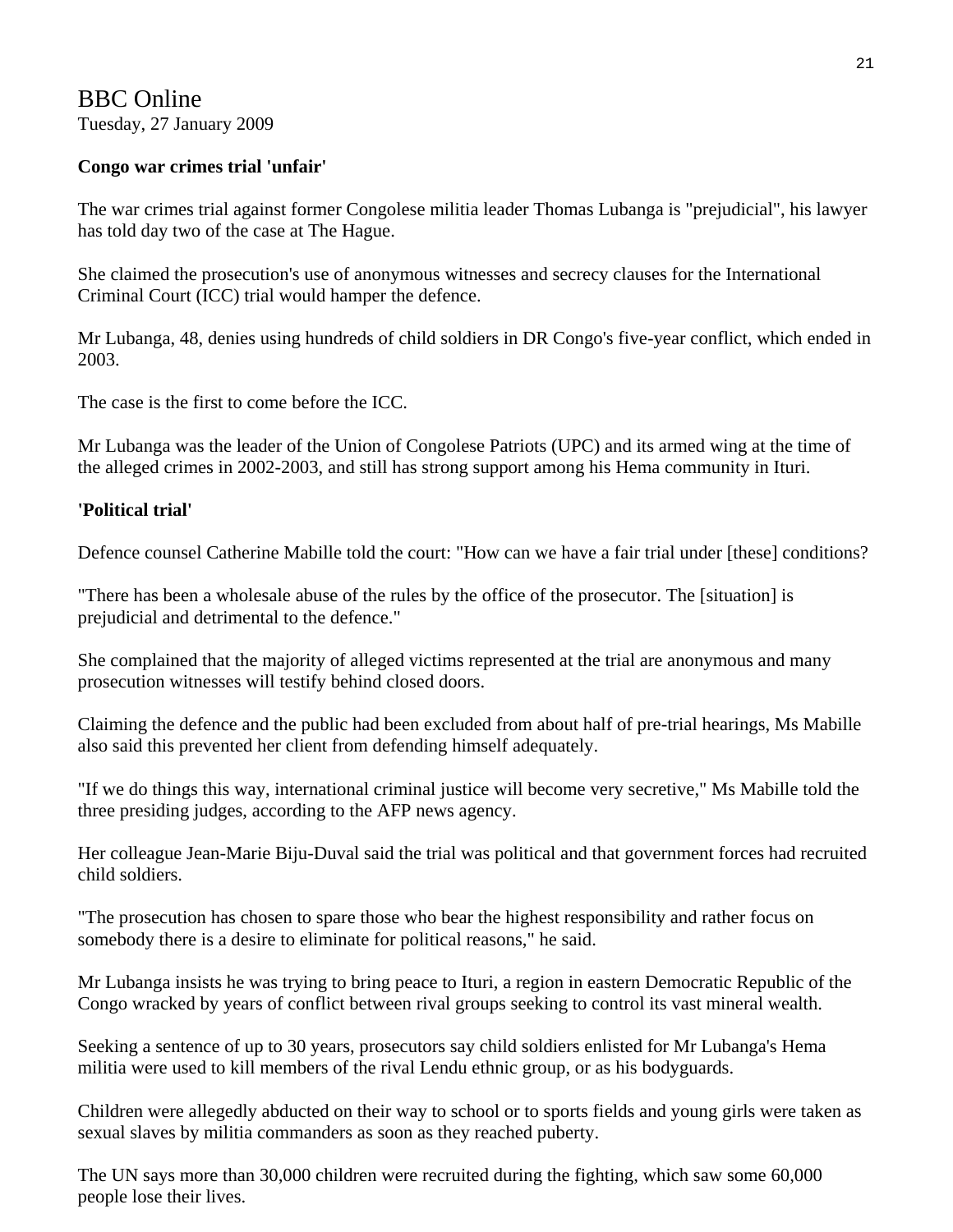# **AU Peace and Security Chief Warns Against ICC Arrest Warrant for Sudan's President**

By James Butty Washington, DC

The commissioner for Peace and Security has been commenting on a number of issues confronting the continent ahead of this week's African Union summit in the Ethiopian capital, Addis Ababa. Ramtane Lamamra said it would be tantamount to pouring fuel on fire if the International Criminal Court goes ahead to issue arrest warrants against Sudan's President Omar al-Bashir.

On democracy, Lamamra told VOA that Africans and their leaders are acquiring what he called a democracy culture. But he said when it comes to deepening the roots of democracy, particularly during elections, Africa is confronted with democracy technicality which he notes often leads to violence.

Lamamra noted that the current political violence in Madagascar sparked by confrontation between the mayor of the capital Antananarivo and President Marc Ravalomanana is an example of democracy technicality.

"I think the leaders as well as the people at large in Africa are certainly acquiring democracy culture which cause them to interact with each other in the respect of certain number of norms and principles without resorting violence to solve differences of views. But we have in many cases throughout Africa really democracy technicality which involves elections and at least theoretically separation of powers. Then when it comes to the daily operation of these institutions, sometimes a very small misunderstanding which can be overcome through abiding by the rule of law and the constitution, sometimes the situation generates into trouble," he said.

Lamamra expressed regrets over the loss of life in the Madagascar confrontation. But he said the crisis appeared to be calming Wednesday perhaps in preparation for the dialogue between Antananarivo mayor and opposition leader Andry Rajoelina.

"This happening only a few days before the opening of the African Union summit, I'm sure that the leaders would wish to exchange views not only on the situation as such in Madagascar, but also on the overall democracy process in Africa, including the resurgence of the phenomena of military coups or unconstitutional change of all governments in general," Lamamra said.

On the political impasse in Zimbabwe over the formation of a unity government, Tamamra said he was hopeful the success of last weekend's Southern African Development Community (SADC) summit would lead to a quick resolution of the impasse.

"Africa is definitely determined to find African solutions to the African problems. But those African solutions would definitely be consistent with the values that we share with the rest of the world, including democracy, human rights and good governance," he said.

Lamamra said from the peace and security point of view the overall landscape of Africa has been encouraging, including post-conflict situations in Sierra Leone, Liberia, Comoros Islands and others which he said are moving toward positive resolution such as relations between the Democratic Republic of Congo and Rwanda.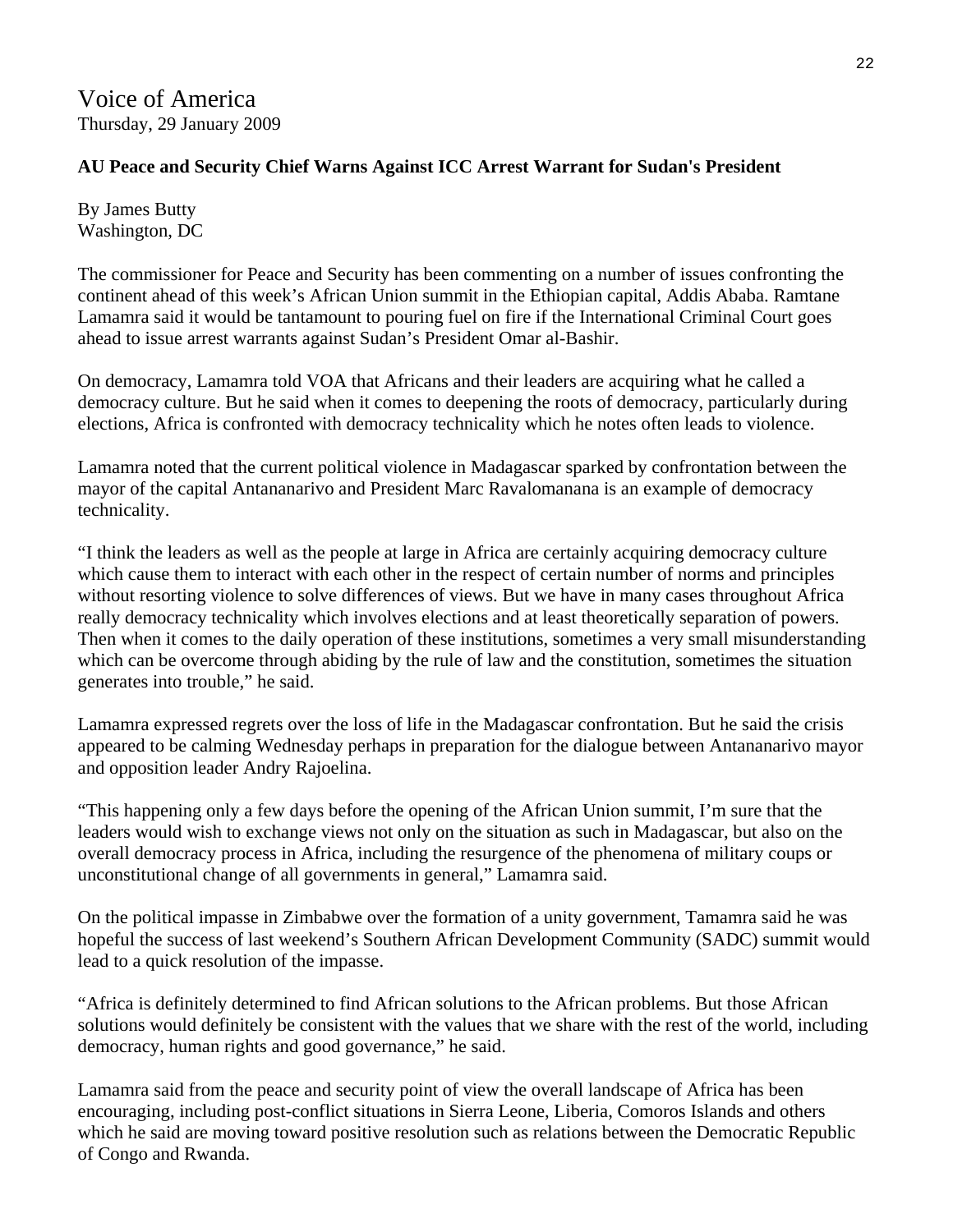But he expressed concern over the situation in Somalia and recent military takeovers in Guinea and Mauritania.

On the International Criminal Court's decision to bring charges against Sudan's President Omar al-Bashir for genocide in Darfur, Lamamra said enhancing peace in Sudan should take precedence over justice.

"We in the African Union have stated very openly that encouraging now the International Criminal Court to issue arrest warrants against the President of Sudan or even against the key players in Sudan, including the leaders of the rebel movement would be tantamount to pouring fuel on fire. And that's not what we need under the present circumstances," he said.

Lamamra said the African Union has asked the United Nations Security Council to activate Article 16 of the Rome Statute under which the ICC was established.

"Article 16 provides for the U.N. Security Council to postpone the proceedings of the International Criminal Court for 12 months, and that means clearly that justice would not be jeopardized. It would just give the opportunity for the peace process to proceed and for the democratization process in Sudan to proceed," Lamamra said.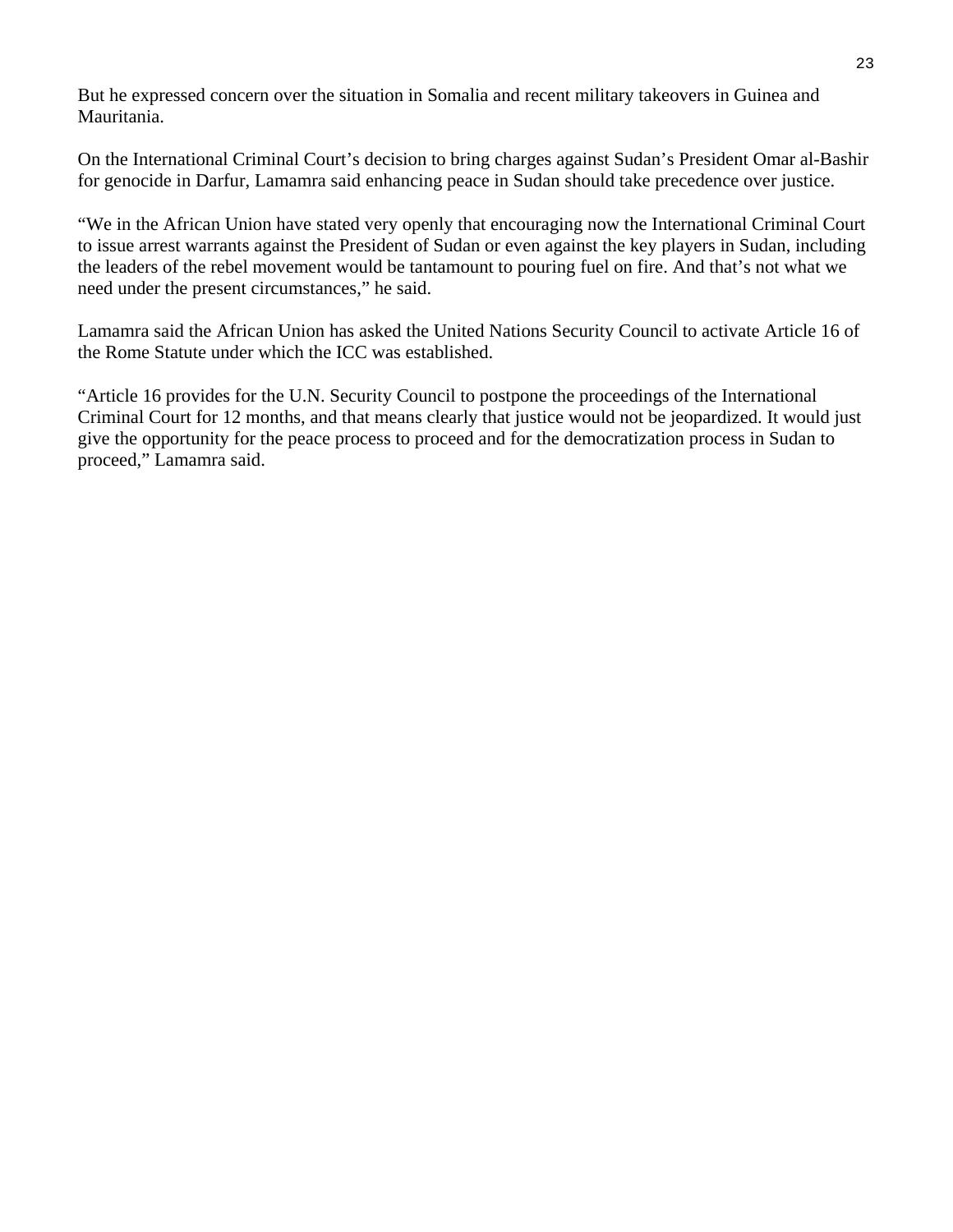BBC Online Wednesday, 28 January 2009

# **Sudanese 'war crimes spy' jailed**

A Sudanese man has been jailed for 17 years for passing on sensitive files about a Darfur war crimes suspect to the International Criminal Court (ICC).

Mohammed Alsary Ibrahim was convicted of spying, criminal conspiracy and passing on confidential military documents about a Sudanese minister.

Mr Ibrahim, who denied the charges, is the first person in Sudan to be prosecuted for helping the ICC.

Tension is high, as ICC judges decide whether to indict Sudan's president.

Ahmed Haroun - Sudan's humanitarian minister - is wanted by

the ICC

The ICC prosecutor has accused President Omar al-Bashir of responsibility for war crimes in Darfur, prompting angry responses from his government.

Mr Ibrahim was accused of trying to link Ahmed Haroun - Sudan's state minister for humanitarian affairs - with the Janjaweed militia, which is accused of widespread atrocities in Darfur.

#### **'Harsh'**

The trial in Khartoum last month heard that Mr Ibrahim had been caught in a sting operation receiving secret documents from a Sudanese police contact.

A security officer told the court Mr Ibrahim had planned to pass the files to a Sudanese-American contact for money so they could be handed to the global court.

Mr Ibrahim, who has two weeks to appeal, remained silent as the verdict was read out but his three sisters burst into tears, AFP news agency reports.

Judge Abdel Wahab Ismael said the sentence was harsh but that the spying charge could have carried the death penalty, according to Reuters news agency.

In 2007, the ICC issued an arrest warrant for Ahmed Haroun on 51 charges of war crimes and crimes against humanity allegedly committed in Sudan's western Darfur region in 2003 and 2004.

Members of the Janjaweed are accused of atrocities in Darfur

Among the charges, which he denies, were the alleged murder and rape of civilians in Darfur while he served as minister of state for the interior.

Sudan has always refused to hand him over.

The ICC is deciding whether also to indict President Bashir on 10 counts of genocide and other charges in Darfur, after prosecutors asked for an arrest warrant in July 2008.